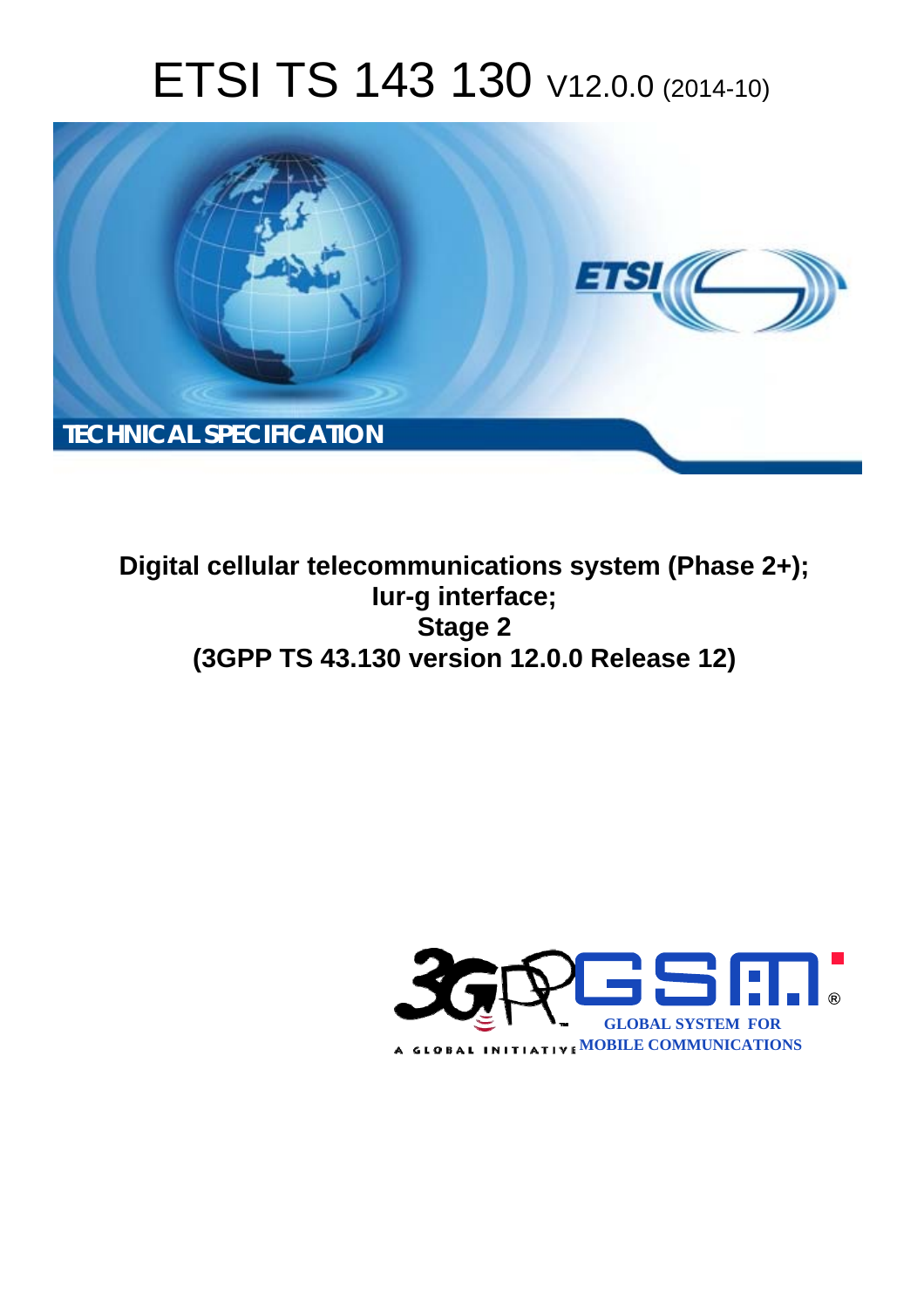Reference RTS/TSGG-0143130vc00

> Keywords **GSM**

#### *ETSI*

#### 650 Route des Lucioles F-06921 Sophia Antipolis Cedex - FRANCE

Tel.: +33 4 92 94 42 00 Fax: +33 4 93 65 47 16

Siret N° 348 623 562 00017 - NAF 742 C Association à but non lucratif enregistrée à la Sous-Préfecture de Grasse (06) N° 7803/88

#### *Important notice*

The present document can be downloaded from: [http://www.etsi.org](http://www.etsi.org/)

The present document may be made available in electronic versions and/or in print. The content of any electronic and/or print versions of the present document shall not be modified without the prior written authorization of ETSI. In case of any existing or perceived difference in contents between such versions and/or in print, the only prevailing document is the print of the Portable Document Format (PDF) version kept on a specific network drive within ETSI Secretariat.

Users of the present document should be aware that the document may be subject to revision or change of status. Information on the current status of this and other ETSI documents is available at <http://portal.etsi.org/tb/status/status.asp>

If you find errors in the present document, please send your comment to one of the following services: [http://portal.etsi.org/chaircor/ETSI\\_support.asp](http://portal.etsi.org/chaircor/ETSI_support.asp)

#### *Copyright Notification*

No part may be reproduced or utilized in any form or by any means, electronic or mechanical, including photocopying and microfilm except as authorized by written permission of ETSI.

The content of the PDF version shall not be modified without the written authorization of ETSI. The copyright and the foregoing restriction extend to reproduction in all media.

> © European Telecommunications Standards Institute 2014. All rights reserved.

**DECT**TM, **PLUGTESTS**TM, **UMTS**TM and the ETSI logo are Trade Marks of ETSI registered for the benefit of its Members. **3GPP**TM and **LTE**™ are Trade Marks of ETSI registered for the benefit of its Members and of the 3GPP Organizational Partners.

**GSM**® and the GSM logo are Trade Marks registered and owned by the GSM Association.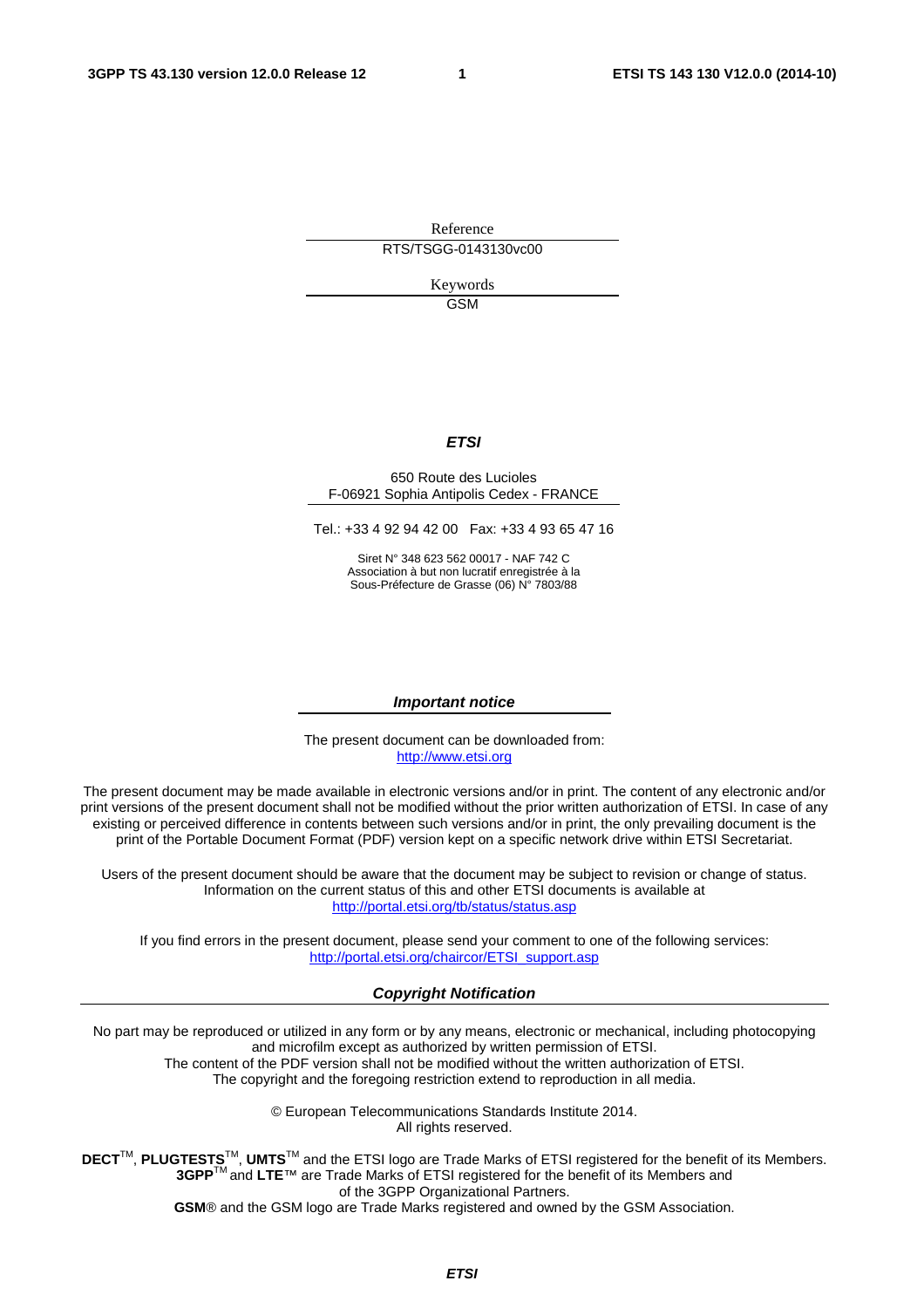# Intellectual Property Rights

IPRs essential or potentially essential to the present document may have been declared to ETSI. The information pertaining to these essential IPRs, if any, is publicly available for **ETSI members and non-members**, and can be found in ETSI SR 000 314: *"Intellectual Property Rights (IPRs); Essential, or potentially Essential, IPRs notified to ETSI in respect of ETSI standards"*, which is available from the ETSI Secretariat. Latest updates are available on the ETSI Web server ([http://ipr.etsi.org\)](http://webapp.etsi.org/IPR/home.asp).

Pursuant to the ETSI IPR Policy, no investigation, including IPR searches, has been carried out by ETSI. No guarantee can be given as to the existence of other IPRs not referenced in ETSI SR 000 314 (or the updates on the ETSI Web server) which are, or may be, or may become, essential to the present document.

# Foreword

This Technical Specification (TS) has been produced by ETSI 3rd Generation Partnership Project (3GPP).

The present document may refer to technical specifications or reports using their 3GPP identities, UMTS identities or GSM identities. These should be interpreted as being references to the corresponding ETSI deliverables.

The cross reference between GSM, UMTS, 3GPP and ETSI identities can be found under [http://webapp.etsi.org/key/queryform.asp.](http://webapp.etsi.org/key/queryform.asp)

# Modal verbs terminology

In the present document "**shall**", "**shall not**", "**should**", "**should not**", "**may**", "**may not**", "**need**", "**need not**", "**will**", "**will not**", "**can**" and "**cannot**" are to be interpreted as described in clause 3.2 of the [ETSI Drafting Rules](http://portal.etsi.org/Help/editHelp!/Howtostart/ETSIDraftingRules.aspx) (Verbal forms for the expression of provisions).

"**must**" and "**must not**" are **NOT** allowed in ETSI deliverables except when used in direct citation.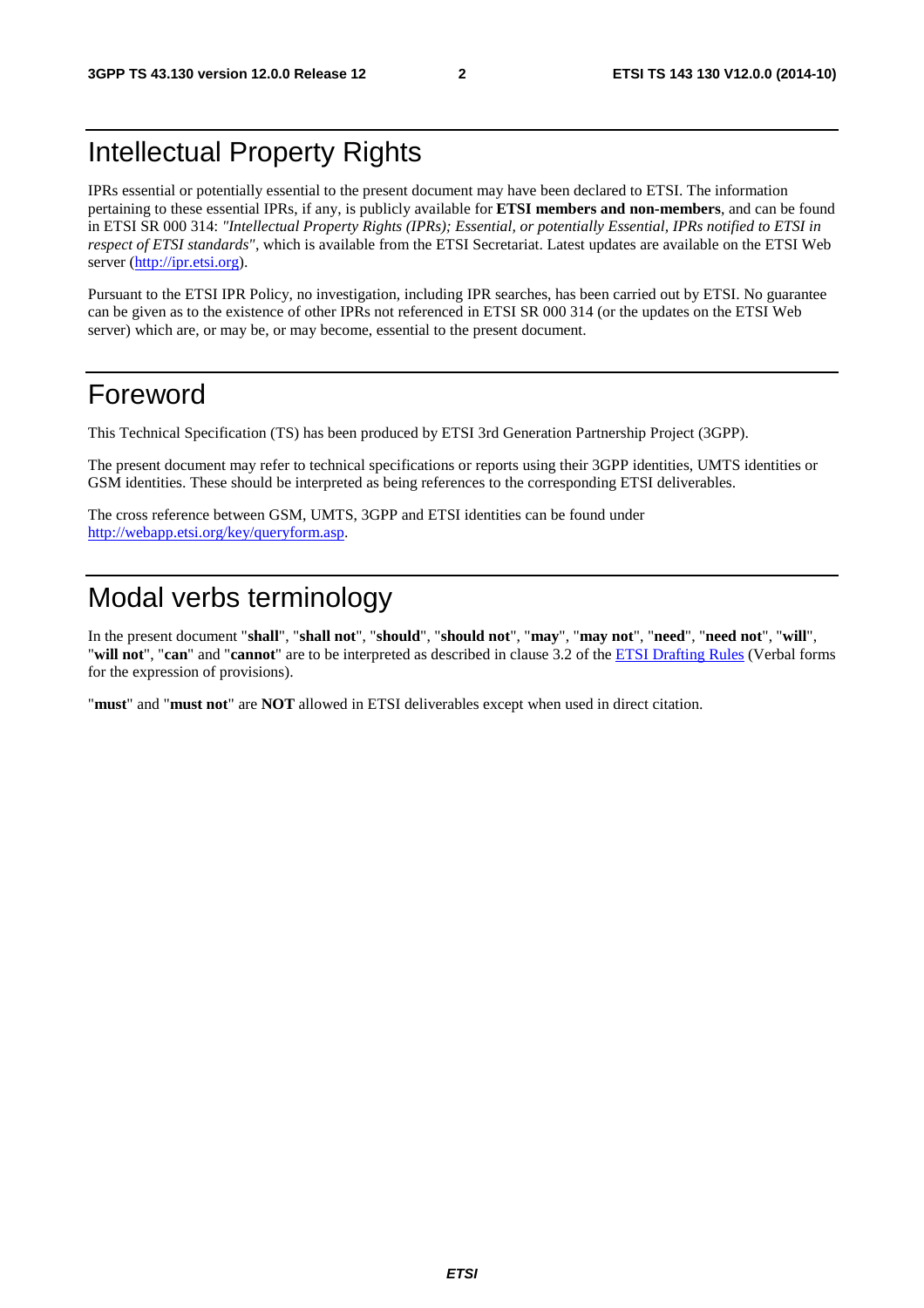$\mathbf{3}$ 

# Contents

| 1                  |                               |  |  |  |
|--------------------|-------------------------------|--|--|--|
|                    |                               |  |  |  |
| 2                  |                               |  |  |  |
| 3                  |                               |  |  |  |
| 3.1                |                               |  |  |  |
| 3.2                |                               |  |  |  |
| 3.3                |                               |  |  |  |
| $\overline{4}$     |                               |  |  |  |
| 4.1                |                               |  |  |  |
| 4.2                |                               |  |  |  |
| 4.3                |                               |  |  |  |
| 5                  |                               |  |  |  |
| 5.1                |                               |  |  |  |
| 5.1.1              |                               |  |  |  |
| 5.1.2              |                               |  |  |  |
| 5.1.3<br>5.2       |                               |  |  |  |
|                    |                               |  |  |  |
| 6                  |                               |  |  |  |
| 6.1                |                               |  |  |  |
| 6.2<br>6.3         |                               |  |  |  |
| 6.4                |                               |  |  |  |
|                    |                               |  |  |  |
| 7                  |                               |  |  |  |
| 7.1<br>7.2         |                               |  |  |  |
| 7.2.1              |                               |  |  |  |
| 7.2.2              |                               |  |  |  |
| 7.2.3              |                               |  |  |  |
| 7.2.4              |                               |  |  |  |
| 7.2.5              |                               |  |  |  |
|                    |                               |  |  |  |
| 7.2.6.1            |                               |  |  |  |
| 7.2.6.2<br>7.2.6.3 |                               |  |  |  |
| 7.2.6.3.1          |                               |  |  |  |
| 7.2.6.3.2          |                               |  |  |  |
| 7.3                |                               |  |  |  |
| 7.4                |                               |  |  |  |
| 7.4.1              |                               |  |  |  |
| 7.4.2              |                               |  |  |  |
| 7.4.3<br>7.4.4     |                               |  |  |  |
|                    |                               |  |  |  |
|                    | <b>Annex A (Informative):</b> |  |  |  |
|                    |                               |  |  |  |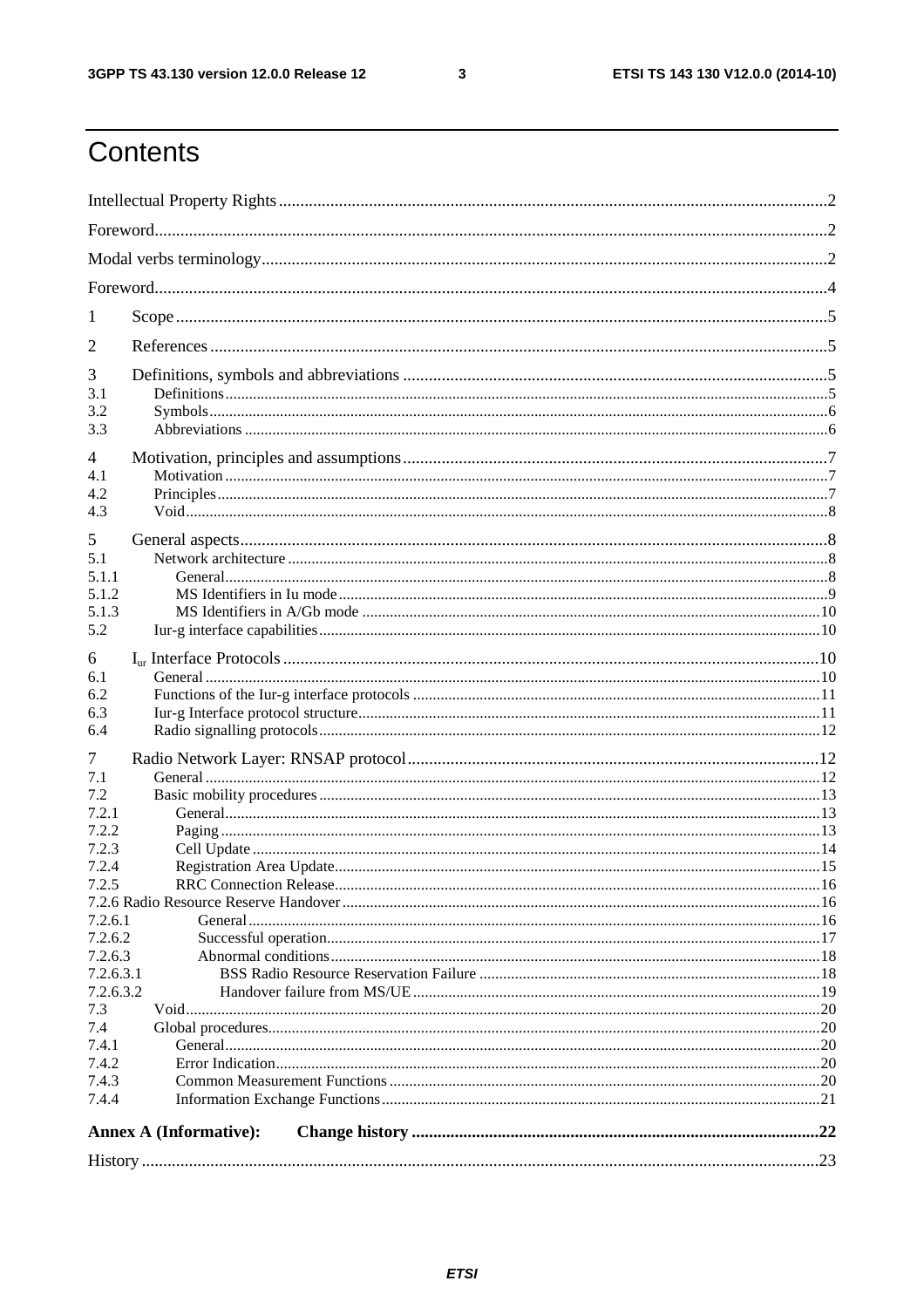# Foreword

This Technical Specification has been produced by the 3<sup>rd</sup> Generation Partnership Project (3GPP).

The contents of the present document are subject to continuing work within the TSG and may change following formal TSG approval. Should the TSG modify the contents of the present document, it will be re-released by the TSG with an identifying change of release date and an increase in version number as follows:

Version x.y.z

where:

- x the first digit:
	- 1 presented to TSG for information;
	- 2 presented to TSG for approval;
	- 3 or greater indicates TSG approved document under change control.
- y the second digit is incremented for all changes of substance, i.e. technical enhancements, corrections, updates, etc.
- z the third digit is incremented when editorial only changes have been incorporated in the document.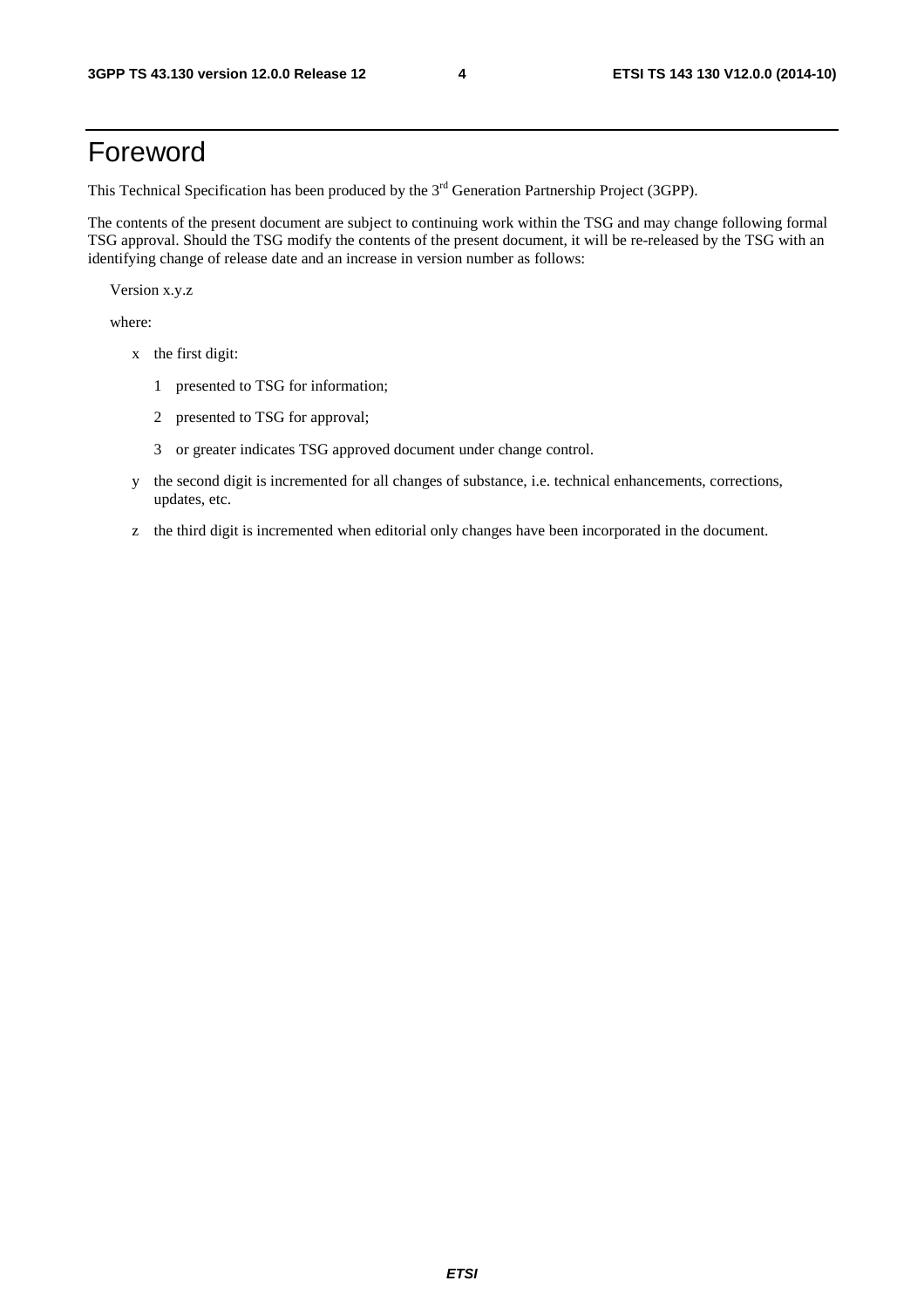### 1 Scope

The present document provides an overview of the Iur-g interface. It describes the motivation, principles and functionality of this interface. It does not contain the detailed description, which it is included in the stage 3 Technical Specifications.

# 2 References

The following documents contain provisions which, through reference in this text, constitute provisions of the present document.

- References are either specific (identified by date of publication, edition number, version number, etc.) or non-specific.
- For a specific reference, subsequent revisions do not apply.
- For a non-specific reference, the latest version applies. In the case of a reference to a 3GPP document (including a GSM document), a non-specific reference implicitly refers to the latest version of that document *in the same Release as the present document*.
- [1] 3GPP TR 21.905, '3rd Generation Partnership Project; Technical Specification Group Services and System Aspects; Vocabulary for 3GPP Specifications'
- [2] 3GPP TS 23.236, '3rd Generation Partnership Project; Technical Specification Group Services and System Aspects; Intra-domain connection of Radio Access Network (RAN) nodes to multiple Core Network (CN) nodes'
- [3] 3GPP TS 25.331, '3rd Generation Partnership Project; Technical Specification Group Radio Access Network; RRC Protocol Specification'
- [4] 3GPP TS 25.420, '3rd Generation Partnership Project; Technical Specification Group Radio Access Network; UTRAN Iur Interface General Aspects and Principles'
- [5] 3GPP TS 25.423, '3rd Generation Partnership Project; Technical Specification Group Radio Access Network; UTRAN Iur Interface RNSAP Signalling'
- [6] 3GPP TS 43.051, 'Technical Specification 3rd Generation Partnership Project; Technical Specification Group GSM/EDGE Radio Access Network; Overall description - Stage 2; (Release 5)'
- [7] 3GPP TS 44.118, '3rd Generation Partnership Project; Technical Specification Group GSM EDGE Radio Access Network; Mobile radio interface layer 3 specification, Radio Resource Control Protocol (RRC); *Iu mode*'

# 3 Definitions, symbols and abbreviations

### 3.1 Definitions

For the purposes of the present document, the terms and definitions given in 3GPP TR 21.905 [1] and the following ones apply:

**A/Gb mode:** mode of operation of the MS when connected to the Core Network via GERAN and the A and/or Gb interfaces.

**MS:** Unless stated otherwise, this refers with no distinction to both MS and UE.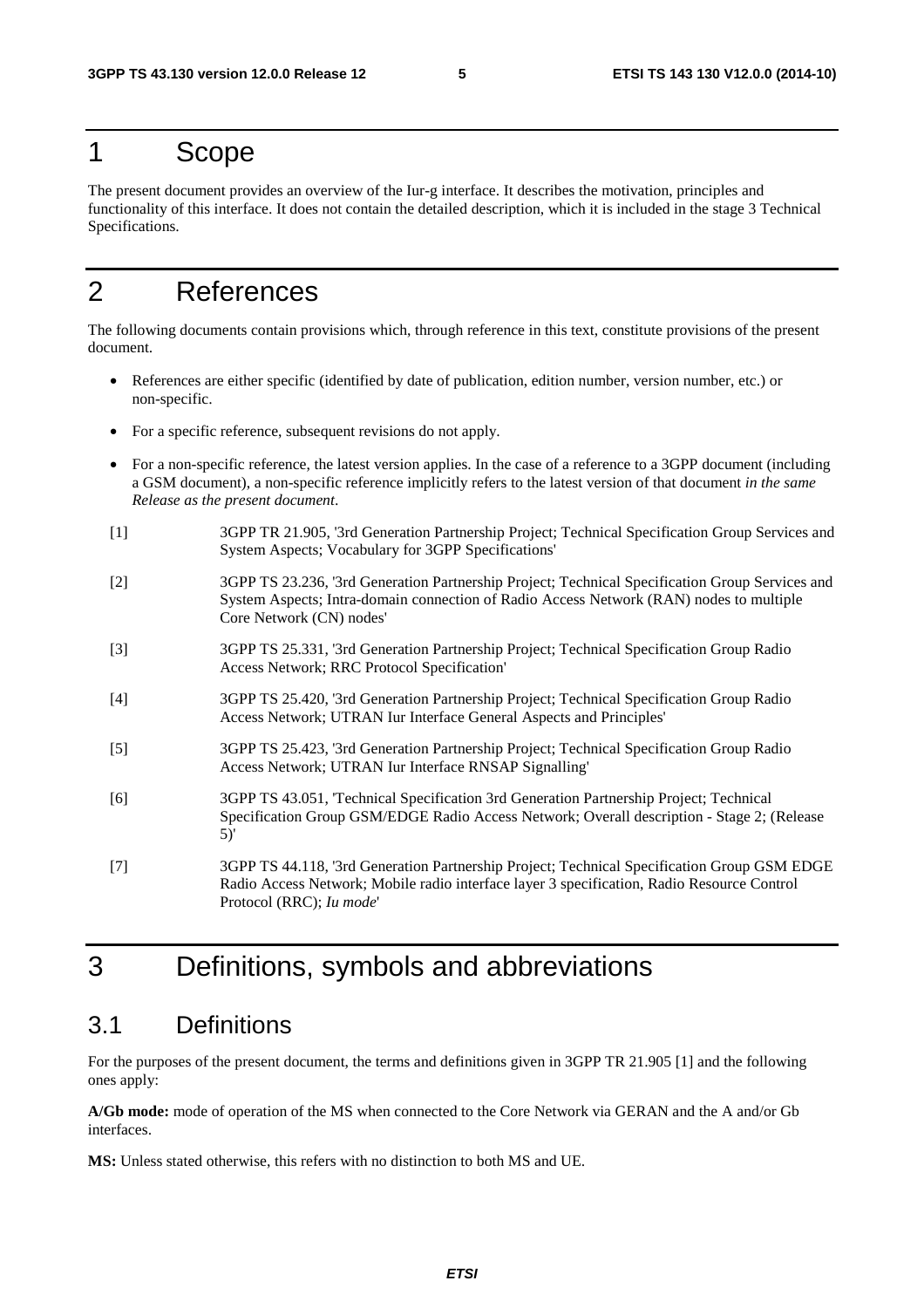**Iu mode:** mode of operation of the MS when connected to the Core Network via GERAN or UTRAN and the Iu interface.

**RAN node**: a BSS or a RNC.

# 3.2 Symbols

For the purposes of the present document, the following symbols apply:

| A       | Interface between a BSS and an MSC                     |
|---------|--------------------------------------------------------|
| Gb      | Interface between a BSS and an SGSN                    |
| Iu      | Interface between a BSS/RNC and the CN                 |
| Iur     | Interface between two RNSs                             |
| $Iur-g$ | Interface between two BSSs or between a BSS and an RNS |
| Um      | Interface between a GERAN MS and a BSS                 |
| Uu      | Interface between a UE and the RNS                     |

### 3.3 Abbreviations

For the purposes of the present document, the following abbreviations apply:

| <b>BSC</b>   | <b>Base Station Controller</b>               |
|--------------|----------------------------------------------|
| <b>BSS</b>   | <b>Base Station Sub-system</b>               |
| <b>CBSS</b>  | Controlling Base Station Sub-system          |
| CN           | Core Network                                 |
| <b>CRNC</b>  | <b>Controlling Radio Network Controller</b>  |
| <b>GERAN</b> | <b>GSM/EDGE Radio Access Network</b>         |
| <b>GPRS</b>  | General Packet Radio Service                 |
| <b>GRA</b>   | <b>GERAN Registration Area</b>               |
| LA           | <b>Location Area</b>                         |
| <b>MS</b>    | <b>Mobile Station</b>                        |
| <b>MSC</b>   | Mobile Switching Centre                      |
| <b>NACC</b>  | Network Assisted Cell Change                 |
| <b>NNSF</b>  | <b>NAS Node Selection Function</b>           |
| <b>RA</b>    | Routeing Area                                |
| <b>RAN</b>   | Radio Access Network                         |
| <b>RNC</b>   | Radio Network Controller                     |
| <b>RNS</b>   | Radio Network Sub-system                     |
| <b>RNSAP</b> | Radio Network Subsystem Application Part     |
| <b>RNTI</b>  | Radio Network Temporary Identity             |
| <b>RRA</b>   | <b>RAN Registration Area</b>                 |
| <b>RRM</b>   | Radio Resource Management                    |
| <b>SBSC</b>  | Serving Bsc                                  |
| <b>SBSS</b>  | Serving Bss                                  |
| SGSN         | Serving GPRS Support Node                    |
| <b>SRNC</b>  | Serving RNC                                  |
| <b>TBSS</b>  | <b>Target BSS</b>                            |
| UE           | User Equipment                               |
| <b>UMTS</b>  | Universal Mobile Telephony System            |
| URA          | <b>UTRAN Registration Area</b>               |
| <b>UTRAN</b> | <b>UMTS Terrestrial Radio Access Network</b> |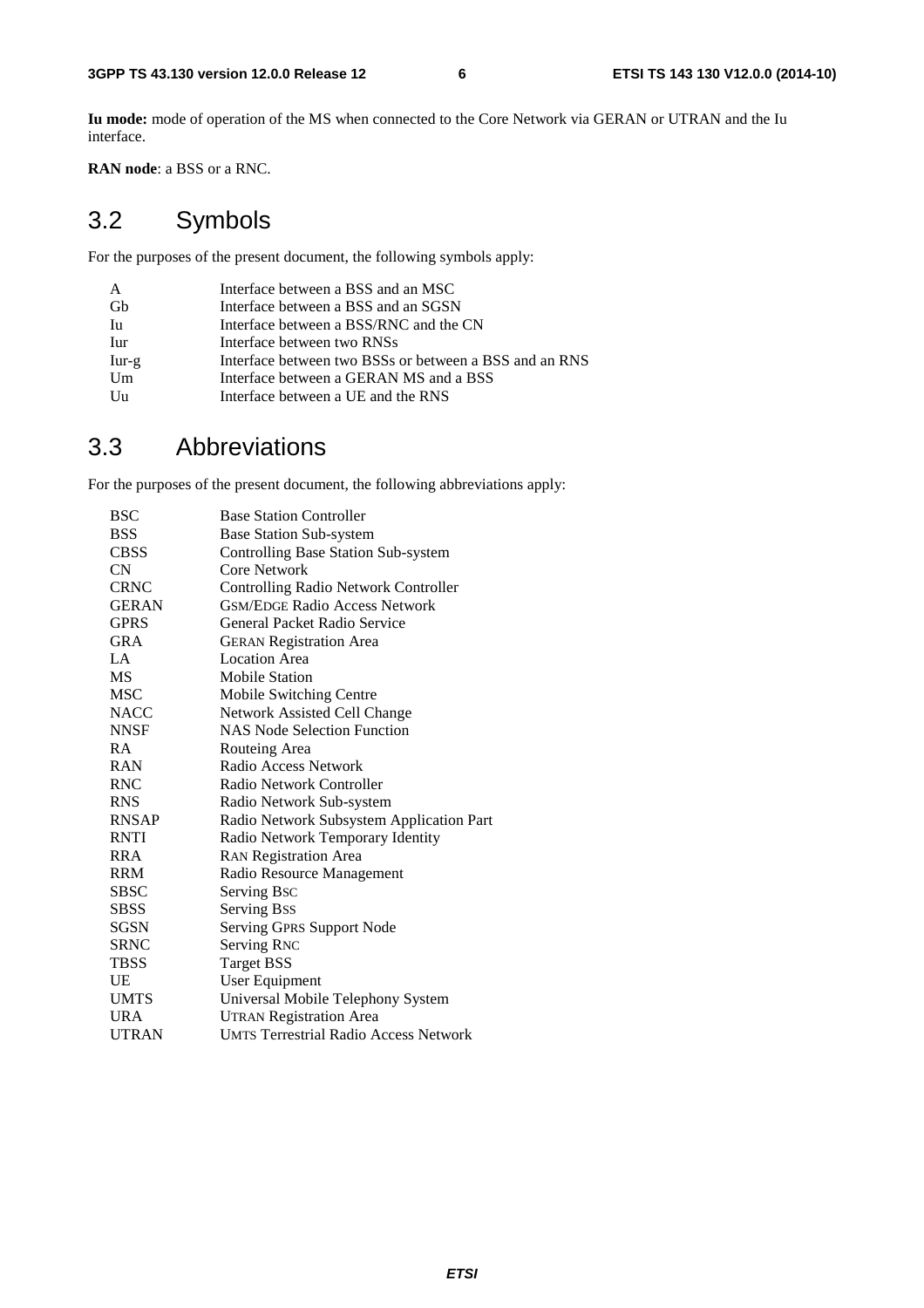# 4 Motivation, principles and assumptions

### 4.1 Motivation

As part of the work to connect GERAN via the Iu interface to the CN, the GRA and RNTI concepts have also been adopted for the GERAN. With these concepts, an inactive mobile in the RRC-GRA\_PCH state (see 3GPP TS 44.118 [7]) will perform signalling to the network whenever it changes the GRA. Since GRAs need not be constrained by BSC coverage areas, it is possible that the MS reselects a cell on a different BSC but on the same GRA. In order maintain the ability to page the mobile in the GRA with the correct RNTI, as well as to enable a path for a GRA update procedure with the serving BSC, it is necessary to have an Iur-g interface between the BSSs.

The same principle applies for dual-RAN capable mobiles. The architecture specifications permit network operators to design networks that alleviate the potential problem caused by dual mode mobiles frequently toggling between UTRAN and GERAN coverage areas (e.g. in indoor coverage situations): for instance, common LAIs and RAIs for GERAN and UTRAN cells in the same geographical area. Defining GERAN and UTRAN cells in common LAs and RAs permits an inactive mobile to change from GERAN to UTRAN coverage or, vice versa, without any signalling to the network. Prior to Release 5, this is possible because GSM/GPRS is does not use the connection oriented Iu interface. From Release 5 on, an *inactive* MS would signal to the network when a cell change involving change of RAN takes place. To prevent this, operators may configure GRA IDs and URA IDs to indicate the same registration area. To enable paging across these registration areas, as well as to enable the possibility to perform GRA/URA update procedures with the serving BSC/RNC, it is necessary to have an Iur-g interface between the BSS and the RNC.

The definition of GRAs/URAs has the following benefits:

- It increases the MT call success rate: by reducing the frequency of updates, it reduces the time during which the MS is believed by the RAN to be in the old registration area, when paging requests would fail.
- It reduces the amount of signalling on the radio interface, since the mobile does not need to indicate cell changes when moving within a GRA/URA.
- For the same reason, it reduces the amount of signalling in the network, thus decreasing the number of updates and of SRNC/SBSC relocation procedures.

The Iur-g may bring other benefits:

- Support for the SRNC/SBSC relocation procedure: the current SRNS relocation procedure defined for UTRAN using the Iur interface could be reused, improving the performance of the procedure. The Cell Update and Relocation Commit messages could be transferred over this interface.

### 4.2 Principles

The Iur-g interface shall be designed based on the following principles:

- The Iur-g interface shall be open.
- From a logical standpoint, this interface is a point to point interface between one BSS and one BSS or RNC within a PLMN. From a physical point of view, the interface could share Iu or other transmission resources.
- The Iur-g interface is optional. The presence of the Iur-g shall be transparent to the MS: the 3GPP specifications shall ensure that all mobiles function correctly irrespective of the presence or absence of the Iur-g interface.
- This interface shall support the exchange of signalling information between a BSS and a BSC/RNC. The Iur-g interface shall not carry user information.
- A GRA contains one or more GERAN cells and zero or more UTRAN cells. A URA contains one or more UTRAN cells and zero or more GERAN cells.
- NOTE: The term RAN Registration Area (RRA) is used in this document to refer to a registration area irrespective of whether it contains GERAN cells, UTRAN cells or both types of cells. The terms GRA and URA will be used in GERAN and UTRAN specifications, respectively, where GRAs may contain UTRAN cells and URAs may contain GERAN cells.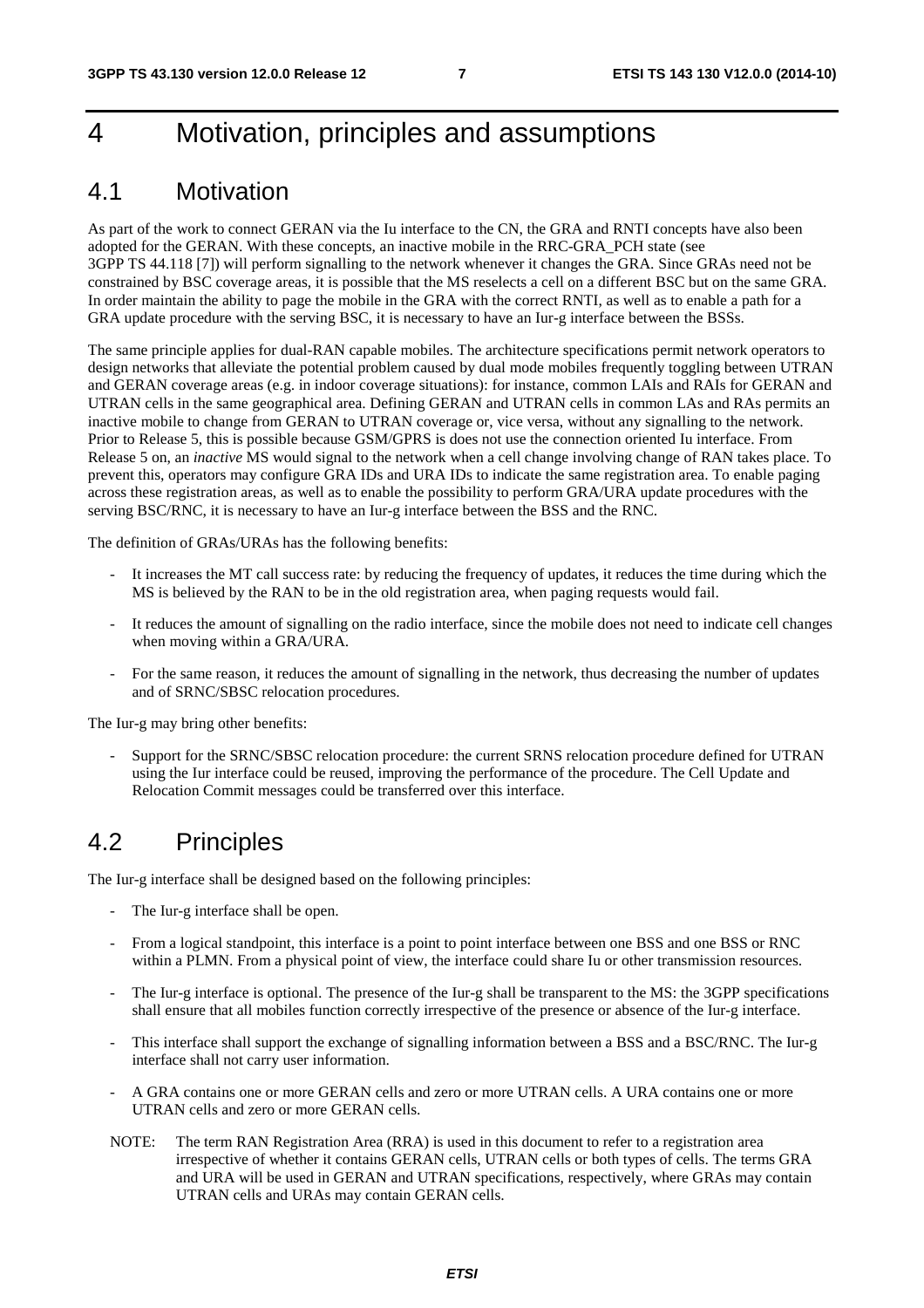- In *Iu mode*, the BSC has been allocated an identifier (BSC-Id) from the same pool of numbers as the RNC-Id.

# 4.3 Void

# 5 General aspects

### 5.1 Network architecture

#### 5.1.1 General

The Iur-g interface is the logical interface between two BSSs in *Iu mode* or between an RNS and a BSS in *Iu mode* or between a BSS in *A/Gb mode* and a UTRA-NTDD RNS. The different Iur-g interface combinations are depicted in Figure 1 and Figure 1a.



**Figure 1: Reference architecture for the Iur-g interface (BSS in Iu mode).** 



**Figure 1a: Reference architecture for the Iur-g interface (BSS in** *A/Gb* **mode)**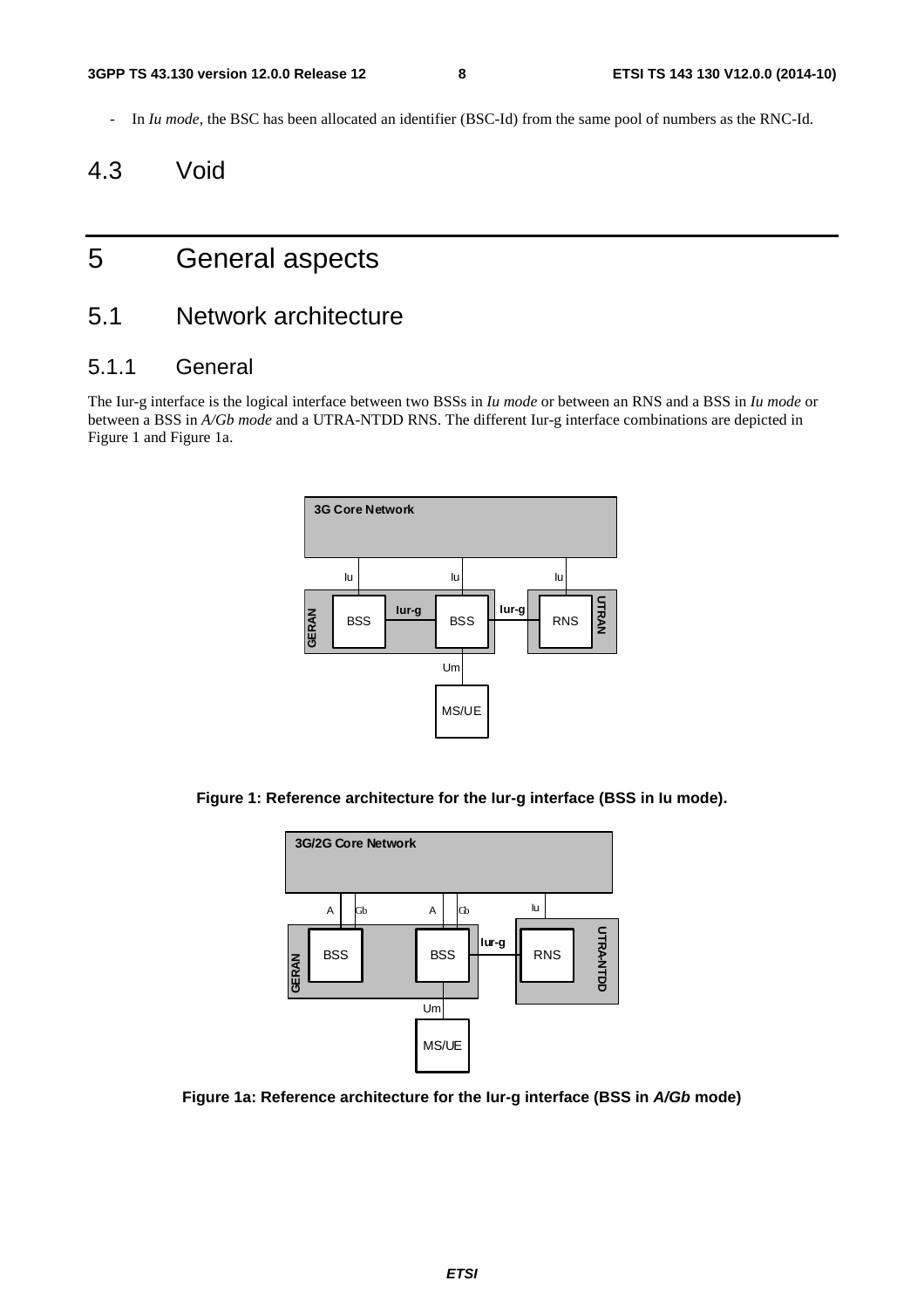#### 5.1.2 MS Identifiers in Iu mode

The Radio Network Temporary Identities (RNTI) are used as MS/UE identifiers within the GERAN/UTRAN and in signalling messages between MS/UE and GERAN. Four types of RNTI exist:

- 1) Serving BSS/RNC RNTI (S-RNTI);
- 2) Drift BSS/RNC RNTI (D-RNTI);
- 3) Cell RNTI (C-RNTI);
- 4) UTRAN RNTI (U-RNTI) or GERAN RNTI (G-RNTI);

The S-RNTI is used:

- by the MS/UE to identify itself to the Serving BSS/RNC;
- by the SBSS/SRNC to address the MS/UE; and
- by the DBSS/DRNC to identify the MS/UE to serving BSS/RNC.

The S-RNTI is allocated for all MSs/UEs having an RRC connection. It is allocated by the serving BSS/RNC and it is unique within the serving BSS/RNC. The S-RNTI is reallocated always when the serving BSS/RNC for the RRC connection is changed.

The D-RNTI is used by the serving BSS/RNC to identify the MS/UE to the drift BSS/RNC.

NOTE: The D-RNTI is never used on the Um/Uu interface.

The D-RNTI is allocated by the drift BSS/RNC upon drift MS/UE contexts establishment and it shall be unique within the drift BSS/RNC. Serving BSS/RNC shall know the mapping between the S-RNTI and the D-RNTIs allocated in the drift BSS for the same MS/UE. The drift BSS/RNC shall know the S-RNTI and SBSS-ID/RNC-ID related to the existing D-RNTI within the drift BSS/RNC.

The C-RNTI is used this identifier is used only in UTRAN:

- in case of the Iur-g interface between UTRAN and GERAN (specifically the case of a SBSS and DRNC);
- by the UE to identify itself to the controlling RNC; and
- by the controlling RNC to address the UE.

The C-RNTI is allocated by the controlling RNC upon UE accessing a new cell. The C-RNTI shall be unique within the accessed cell. The controlling RNC shall know the D-RNTI associated to the C-RNTI within the same logical RNC (if any).

The G-RNTI/U-RNTI is allocated to an MS/UE having an RRC connection and it identifies the MS/UE within GERAN/UTRAN. The G-RNTI/U-RNTI is composed of:

- SBSS/SRNC identity; and
- S-RNTI.

Each BSS/RNC has a unique identifier within the GERAN/UTRAN part of the PLMN, denoted by BSS/RNC identifier (BSS-ID/RNC-ID). This identifier is used to route GERAN/UTRAN interface messages to the correct BSS/RNC. The BSS-ID/RNC-ID of the serving BSS/RNC together with the S-RNTI is a unique identifier of the MS/UE in the GERAN/UTRAN part of the PLMN.

From this architecture, there are three possible scenarios for a particular MS/UE:

- a) Both the serving and the controlling RAN nodes are BSCs.
- b) The serving RAN node is a BSC and the controlling RAN node is an RNC.
- c) The serving RAN node is an RNC and the controlling RAN node is a BSC.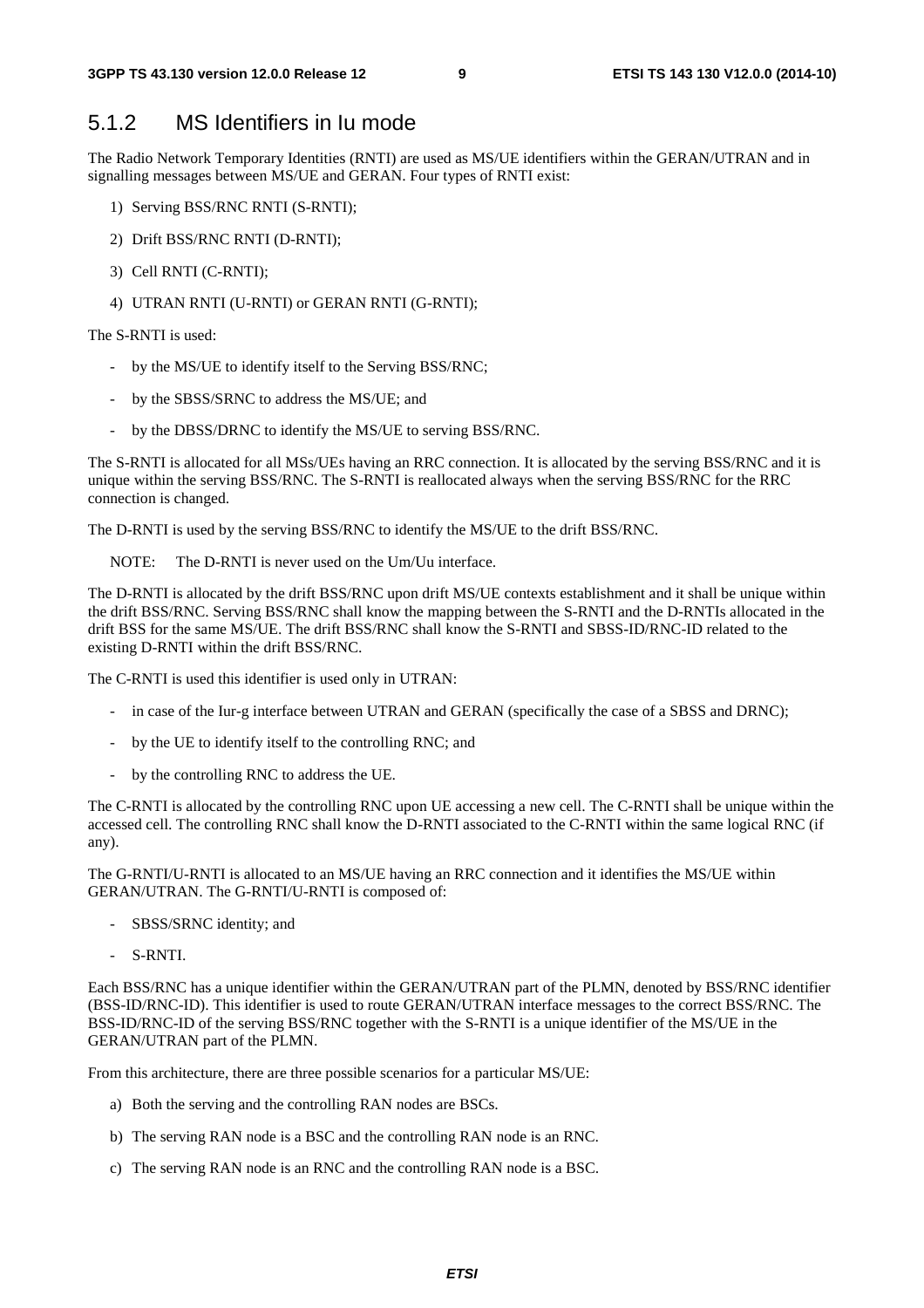These scenarios are shown in Figure 2.



**Figure 2: Scenarios using the Iur-g interface (BSS in** *Iu mode***)** 

#### 5.1.3 MS Identifiers in A/Gb mode

The Radio Network Temporary Identity (RNTI) is used as a MS/UE identifier within the GERAN/UTRAN. One type of RNTI exists:

#### - Drift RNTI (D-RNTI)

The D-RNTI is allocated by the TBSS and is used to identify the MS/UE during a handover via the Iur-g interface.

There is one possible scenario in which the D- RNTI is used:

a) The serving RAN node is a UTRA-NTDD RNC and the target RAN node is a BSS



**Figure 2a: Scenario using the Iur-g interface (BSS in** *A/Gb mode***)** 

### 5.2 Iur-g interface capabilities

The Iur-g interface provides capability to support radio interface mobility between BSSs or between a BSS and an RNS of UEs having a connection with the GERAN or the UTRAN. This capability includes the support of paging, cell update, registration area update and handover between BSSs or between a BSS and an RNS. Further, Iur-g interface provides capability to support information exchange between two BSSs or between a BSS and RNS.

# 6 Iur Interface Protocols

### 6.1 General

There shall exist a clear separation between the Radio Network Layer and the Transport Layer. Therefore, the radio network signalling is separated from the data transport resource and traffic handling as shown in Figure 3. This separation is also present in the Iur interface (see 3GPP TS 25.420 [4]).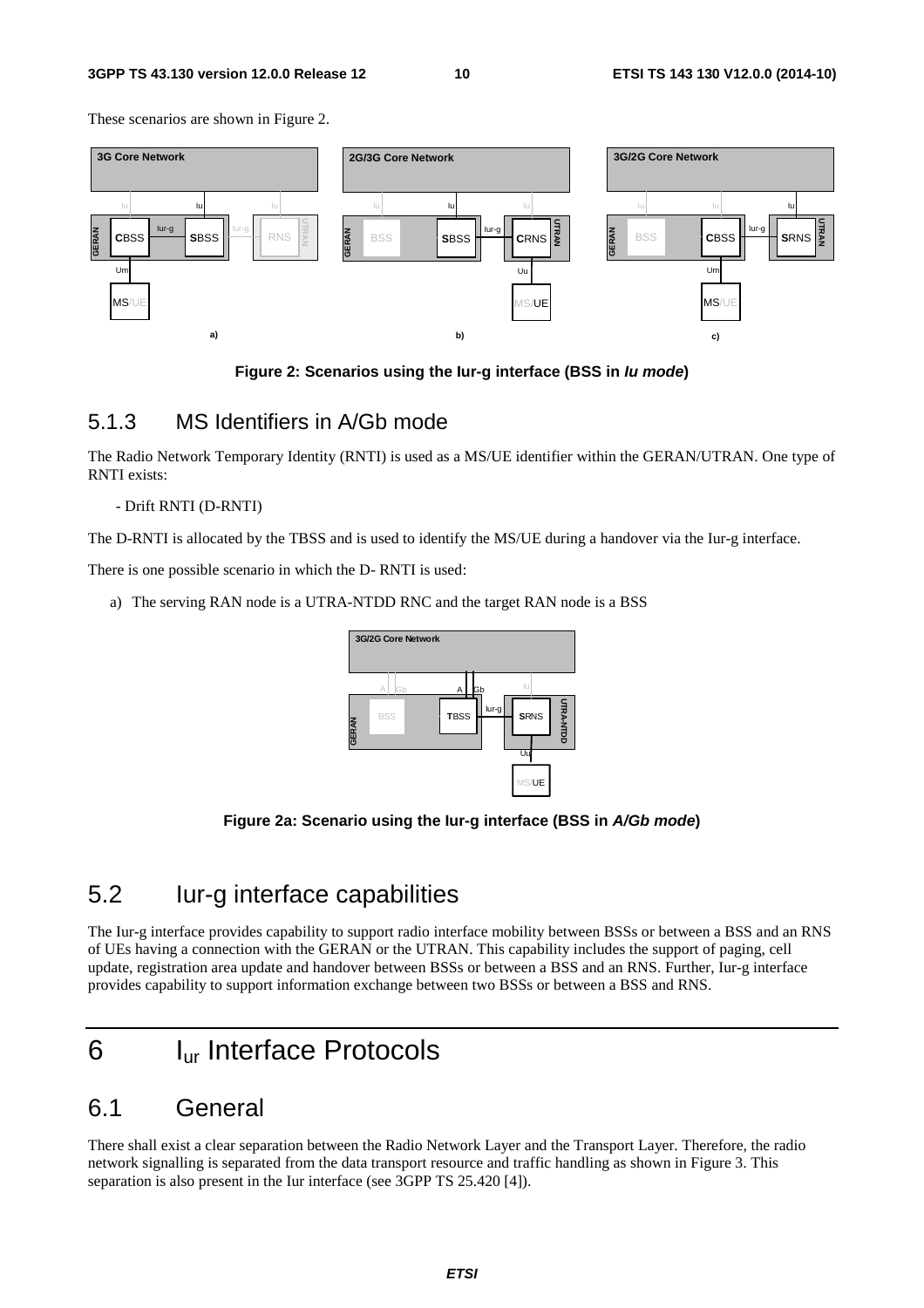Since the Iur-g does not carry user data information, neither data transport resources nor Transport Signalling are present on this interface. These elements, present in the Iur interface but not in the Iur-g, are shown in dotted lines in Figure 3.



#### **Figure 3: Separation of Radio Network Protocols and transport over Iur-g.**

The following Table lists all stage 3 specifications that are used for Iur-g interface:

|  |  |  | Table 1: Stage 3 lur-g interface specifications |
|--|--|--|-------------------------------------------------|
|--|--|--|-------------------------------------------------|

| Spec. No  | Spec. Name                                          |
|-----------|-----------------------------------------------------|
| TS 25.401 | <b>UTRAN Overall Description</b>                    |
| TS 25.420 | UTRAN Iur Interface: General Aspects and Principles |
| TS 25.421 | UTRAN lur interface Laver 1                         |
| TS 25.422 | UTRAN Iur Interface Signalling Transport            |
| TS 25.423 | UTRAN lur Interface RNSAP Signalling                |

### 6.2 Functions of the Iur-g interface protocols

The list of functions on the Iur-g interface is the following:

- **Paging**. This function allows the SBSS/SRNC to page a MS/UE in a GRA/URA or a cell in the DBSS/DRNS;
- **Relocation Execution**. This function allows the SBSS/SRNC to finalise a Relocation previously prepared via other interfaces;
- **Reporting of General Error Situations**. This function allows reporting of general error situations, for which function specific error messages have not been defined.
- **Measurements on Common Resources**. This function allows an BSS/RNC to request from another BSS/RNC to initiate measurements on Common Resources. The function also allows the requested BSS/RNC to report the result of the measurements.

**Radio Resource Reserve Handover**. This function allows the SRNC to request allocation of radio resources in the TBSS prior to the HANDOVER REQUEST message is received from the Core Network.

# 6.3 Iur-g Interface protocol structure

The Iur interface protocol architecture consists of two functional layers:

- **Radio Network Layer**: it defines the procedures related to the interaction of two BSSs or between a BSS and an RNC within a PLMN. The radio network layer consists of a Radio Network Control Plane and a Radio Network User Plane. The functionality of the Radio Network User Plane of the Iur-g interface is null.
- **Transport Layer:** it consists of two planes: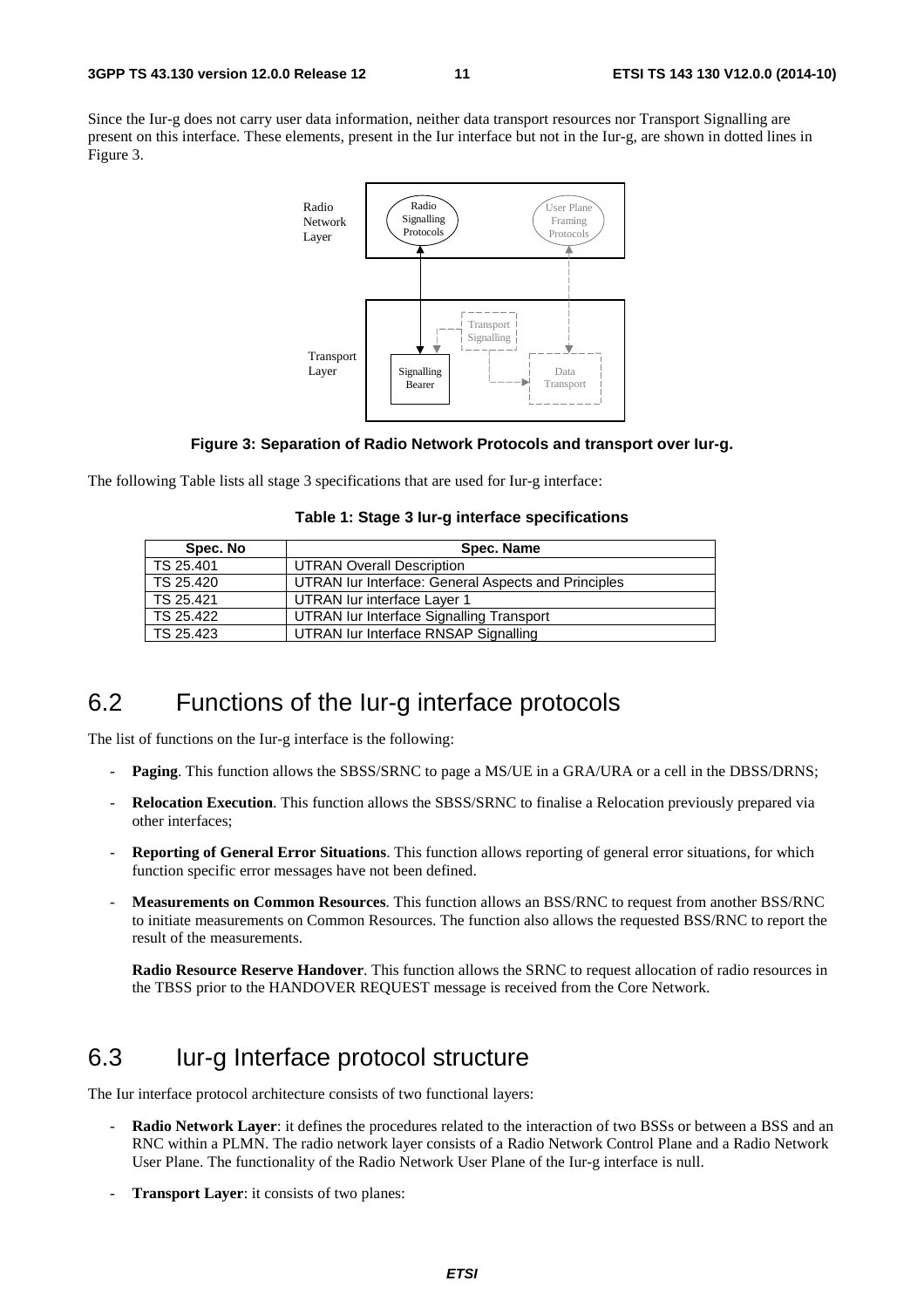- a) **Transport Network Control Plane**: it defines procedures for establishing physical connections between two BSSs or between a BSS and an RNC within a PLMN. The functionality of the Transport Network Control Plane of the Iur-g interface is null.
- b) **Transport Network User Plane**: it provides means for the transport of the Radio Network Layer information.



**Figure 4: Iur-g interface protocol structure.** 

# 6.4 Radio signalling protocols

The protocol responsible for providing signalling information across the Iur-g interface is a sub-set of the Radio Network Subsystem Application Part (RNSAP) (see 3GPP TS 25.423 [5]). This subset of RNSAP is terminated by two BSSs or by the BSS and RNC inter-connected via the Iur-g interface.

The subset of RNSAP procedures applicable to the Iur-g interface are divided into two modules as follows:

- 1. **RNSAP Basic Mobility Procedures**: these procedures are used to handle the mobility within GERAN or between GERAN and UTRAN.
- 2. **RNSAP Global Procedures**: these procedures are not related to a specific MS. The procedures in this module are in contrast to the above module involving two peer CBSSs or a CBSS and a CRNC.

# 7 Radio Network Layer: RNSAP protocol

### 7.1 General

The following sub-clauses describe the applicability of the procedures that are supported on the Iur-g interface. The actual Iur-g interface procedures are further described in 3GPP TS 25.423 [5]. These sub-clauses show those procedures integrated with procedures on other interfaces and/or events in other network entities than the BSS or the RNC.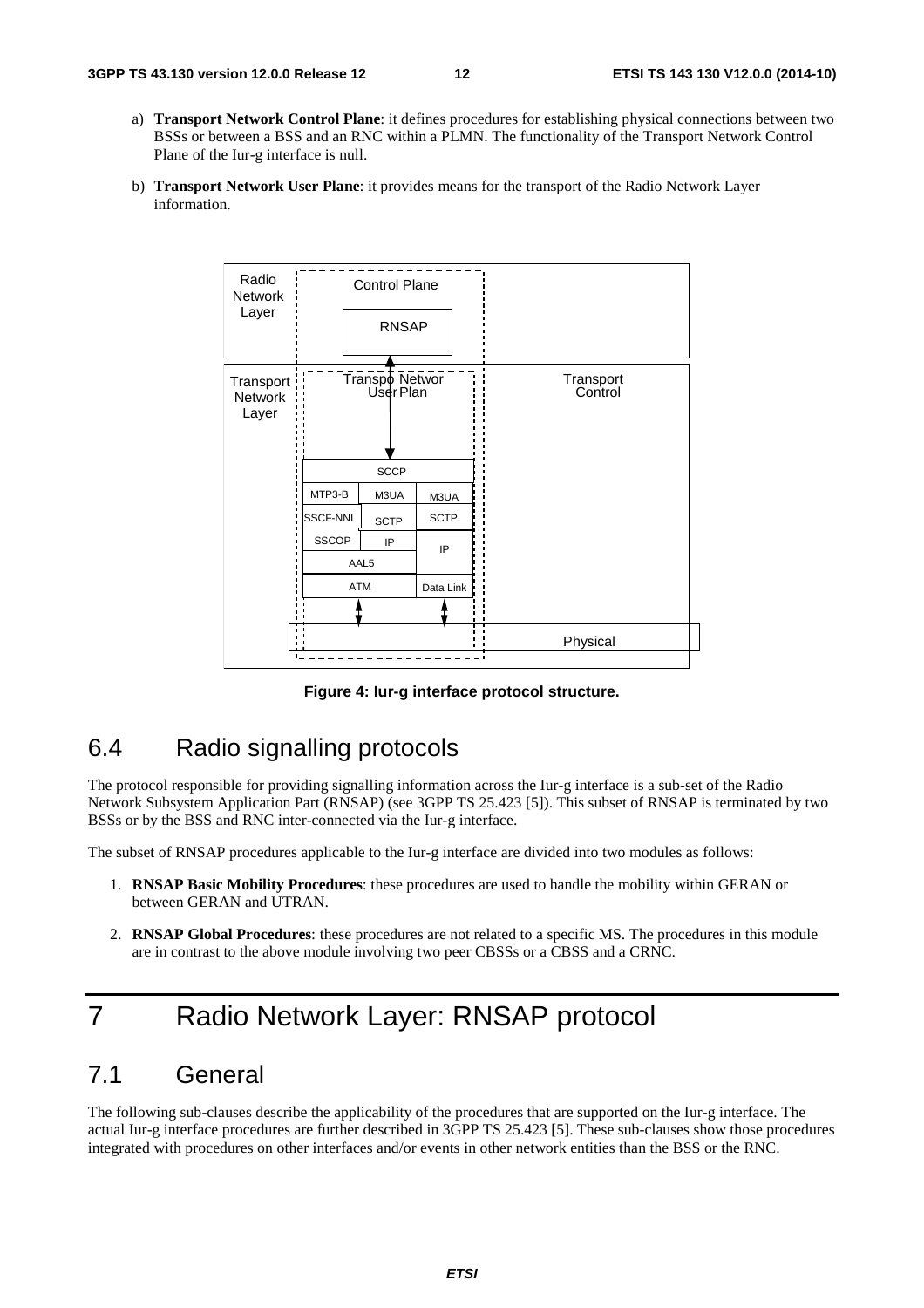### 7.2 Basic mobility procedures

#### 7.2.1 General

The Iur-g interface has no Radio Network User Plane functionality.

In Iu mode, SBSS/SRNS relocation is performed during every Cell Update procedure. Therefore, the only state when the MS is simultaneously known by two BSSs or one BSS and one RNC is in GERAN RRC-GRA\_PCH state and UTRAN URA\_PCH state.

In the GERAN RRC-GRA PCH and UTRAN URA PCH states, the following procedures related to the mobility of the MS are supported over the Iur-g interface:

- Paging;
- Cell Update;
- Registration Area Update; and
- RRC Connection Release.

In *A/Gb mode*, the following procedure related to the mobility of the MS is supported over the Iur-g interface:

Radio Resource Reserve Handover.

The following sub-clauses describe how these procedures are performed over the Iur-g interface.

Elementary procedures over the Iur-g interface that support above mentioned mobility procedures are specified in 3GPP TS 25.423 [5] and are listed in the table below categorized by *Iu mode* and *A/Gb mode* respectively:

| <b>Elementary Procedure</b>                           | <b>Initiating Message</b>                                    | <b>Allowed Operating</b><br><b>Mode for BSS</b> |
|-------------------------------------------------------|--------------------------------------------------------------|-------------------------------------------------|
| <b>Uplink Signalling Transfer</b>                     | <b>GERAN UPLINK SIGNALLING TRANSFER</b><br><b>INDICATION</b> | lu mode only                                    |
| Downlink Signalling Transfer                          | DOWNLINK SIGNALLING TRANSFER REQUEST                         | lu mode only                                    |
| <b>Relocation Commit</b>                              | <b>RELOCATION COMMIT</b>                                     | Both Ju mode and A/Gb<br>mode                   |
| Paging                                                | <b>PAGING REQUEST</b>                                        | lu mode only                                    |
| <b>Enhanced Relocation</b><br><b>Resource Reserve</b> | <b>ENHANCED RELOCATION RESOURCE</b><br><b>REQUEST</b>        | A/Gb mode only                                  |
| <b>Enhanced Relocation</b><br><b>Resource Release</b> | ENHANCED RELOCATION RESOURCE<br><b>RELEASE COMMAND</b>       | A/Gb mode only                                  |

#### **Table 2: Iur-g basic mobility procedures**

#### 7.2.2 Paging

The MS/UE in the RRC-GRA\_PCH and URA-PCH states may receive a CN initiated paging message. The Paging Request message received by the serving node (BSS or RNC) shall trigger paging over the registration area. In case registration area consists of cells belonging to different BSS/RNC, then the RNSAP Paging procedure over the Iur-g interface is used.. This procedure is used by the SBSS/SRNC to indicate to a CBSS/CRNC that an MS shall be paged in a cell or GRA/URA that is under the control of the CBSS/CRNC.

To illustrate further the usage of this procedure the following figure describes a scenario when the MS/UE has a context active towards PS domain and paging request is issued by the CS domain.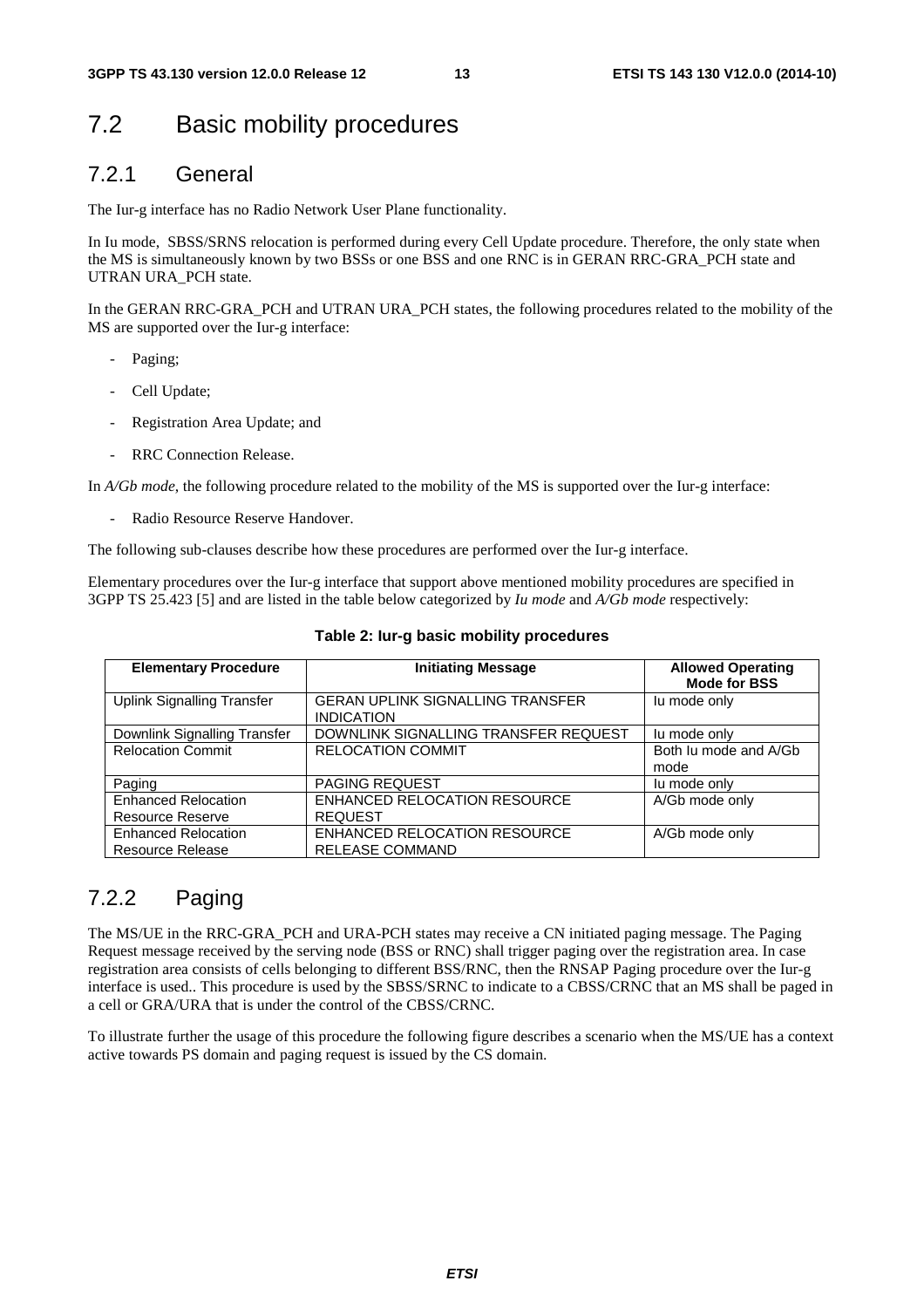

**Figure 5: Example of Paging over Iur-g** 

### 7.2.3 Cell Update

In the RRC-GRA\_PCH or URA\_PCH states the MS/UE may initiate the Cell Update procedure for reasons of uplink activity, whether that is an answer to a page, periodic cell update or uplink data transfer. As explained in sub-clause 4.3, a Cell Update procedure shall always trigger the SRNC/SBSS relocation. The following figure describes the signalling flow for Cell Update procedure.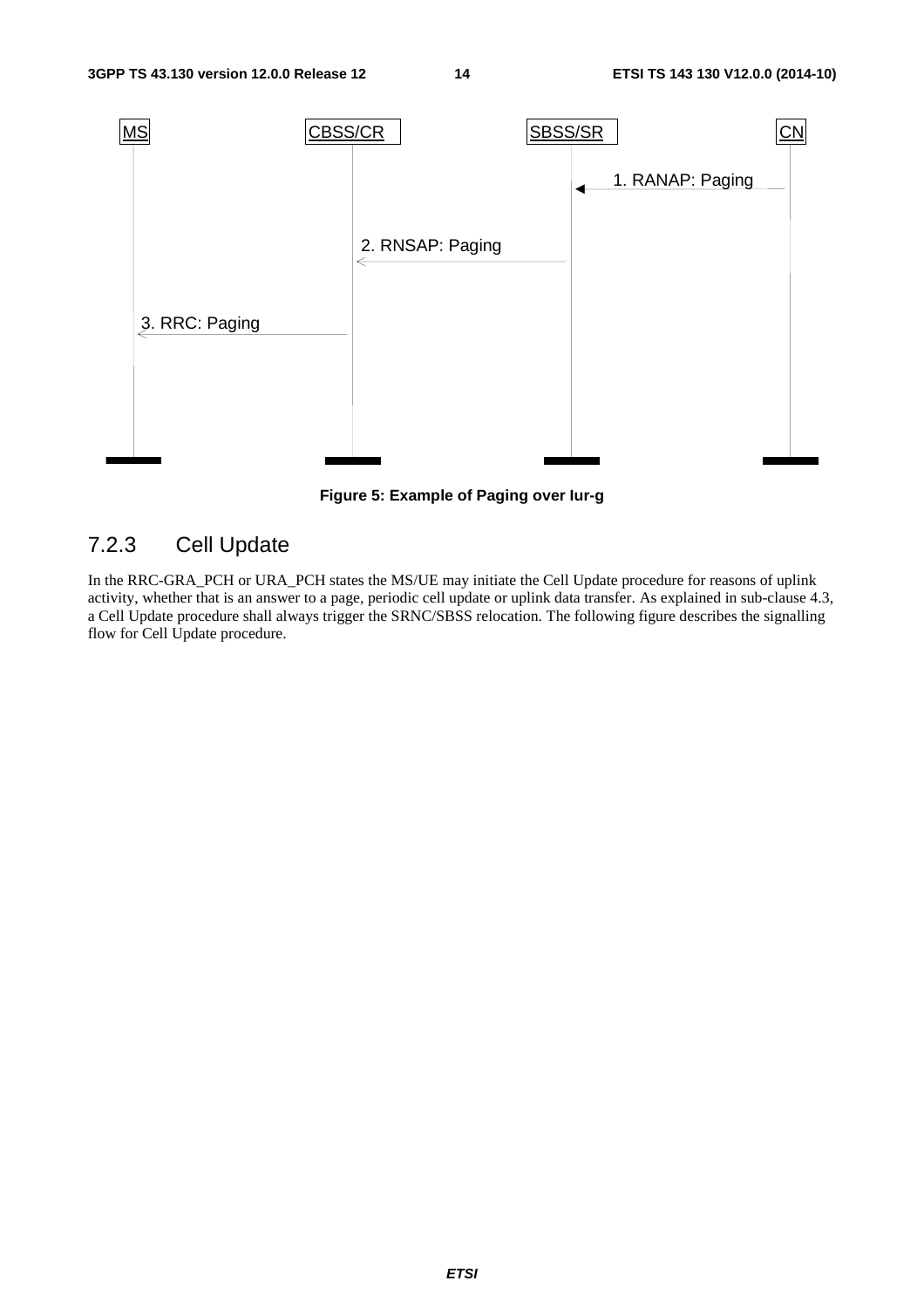

**Figure 6: Cell Update with Relocation (Simplified)** 

- 1. MS/UE in RRC-GRA\_PCH and URA\_PCH states triggers the Cell Update procedure by sending RRC CELL UPDATE message to the DBSS/DRNC.
	- DBSS/DRNC will use RNSAP Uplink Signalling Transfer procedure to forward the Cell Update message to the SBSS/SRNC. The message that is used for this is GERAN Uplink Signalling Transfer Indication. The procedure and the contents of the message are described in 3GPP TS 25.423 [5]. There are two messages already defined one for FDD and one for TDD. In case of the Iur-g interface, RNSAP GERAN UPLINK SIGNALLING TRANSFER INDICATION message (GERAN message) is used.
- 2. Upon reception of CELL UPDATE message, the SBSS/SRNC shall trigger the SBB/SRNC relocation. Steps 4, 5, and 6 are not relevant for this discussion so they are omitted.
- 7. The Relocation Commit procedure is used by the source BSS/RNC to execute the relocation. This procedure is described in 3GPP TS 25.423 [5]. The procedure is triggered by the RELOCATION COMMIT message.
- 9. Assuming a successful relocation the former DBSS/DRNC, the SBSS/SRNC shall send the CELL UPDATE CONFIRM message to the UE/MS.

#### 7.2.4 Registration Area Update

The MS/UE shall trigger the GRA/URA Update Procedure when there is a change in registration area, or based on the timers related to the periodic GRA/URA update. The following figure shows an example of a successful GRA/URA Update. This example assumes no SBSS/SRNC relocation.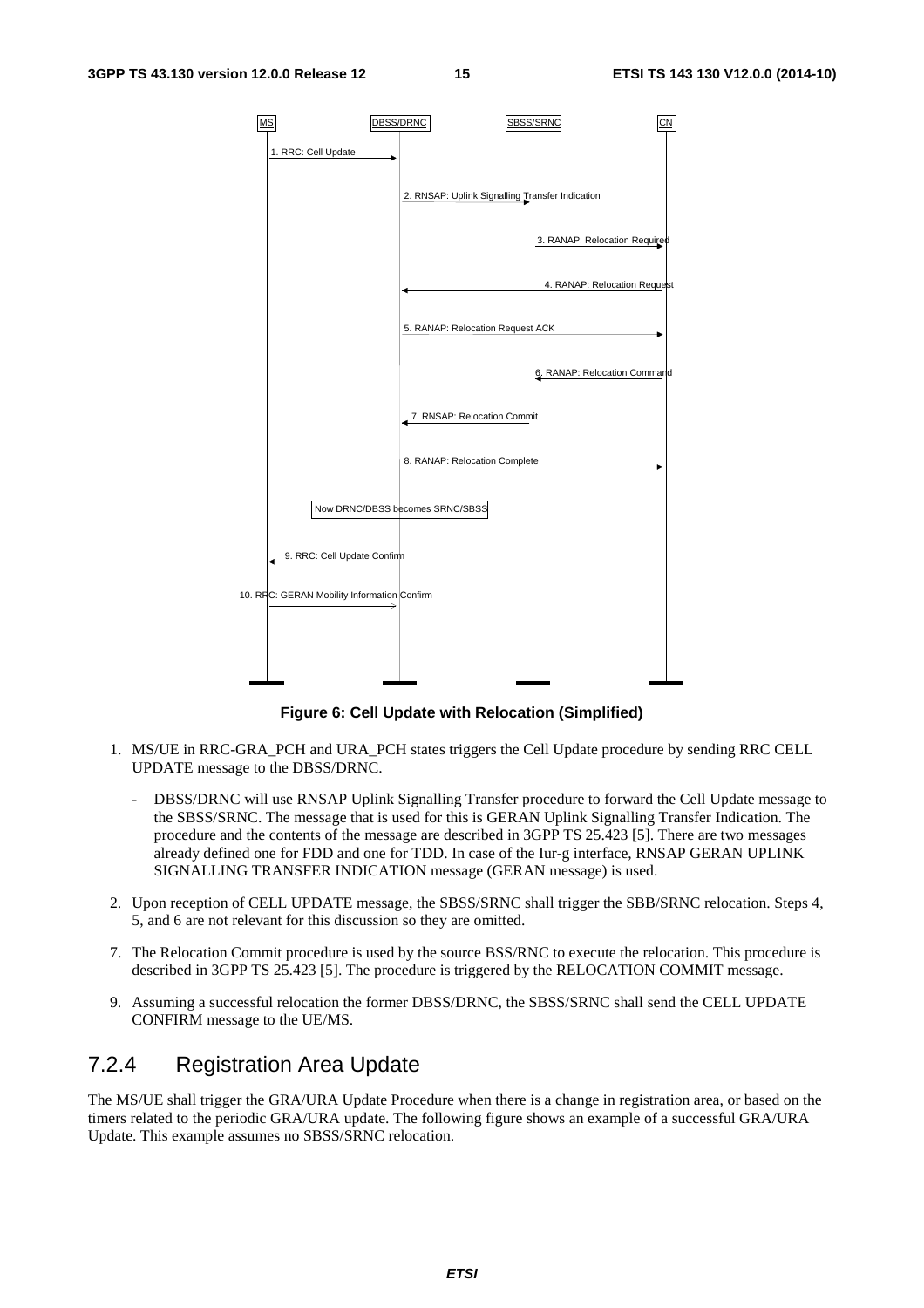

**Figure 7: GRA Update, no relocation (Simplified)** 

- 1. The MS/UE in RRC-GRA or URA\_PCH states triggers the GRA/URA Update procedure by sending RRC GRA/URA UPDATE message to the DBSS/DRNC.
	- The DBSS/DRNC uses RNSAP Uplink Signalling Transfer procedure to forward the GRA/URA UPDATE message to the SBSS/SRNC. The GERAN UPLINK SIGNALLING TRANSFER INDICATION message is used for this. The procedure and the contents of the message are described in 3GPP TS 25.423 [5].
- 2. Upon reception of the GERAN UPLINK SIGNALLING TRANSFER INDICATION message containing the RRC GRA/URA UPDATE message, the SBSS/SRNC shall include the GRA/URA UPDATE CONFIRM message and use the Downlink Signalling Transfer procedure to request the DRNC/DBSS the transfer of the message to the MS/UE. The Downlink Signalling Transfer procedure is specified in 3GPP TS 25.423 [5]and it is triggered by DOWNLINK SIGNALLING TRANSFER REQUEST message. The content of this message is specified in 3GPP TS 25.423 [5]. The content of the message should be the same in case of the Iur-g interface, except for C-Id IE. In case of a DRNC, the C-Id is used, while in case of a DBSS, the CI IE shall be used.
- 3. The DBSS/DRNC shall send the GRA/URA UPDATE CONFIRM message to the UE/MS.

#### 7.2.5 RRC Connection Release

The SBSS/SRNC may trigger the RRC Connection Release procedure for an MS/UE in RRC-GRA\_PCH or URA\_PCH states. In order to release the RRC connection, the SBSS/SRNC shall first trigger the paging procedure. The SBSS/SRNC, in response to the Cell Update procedure, may then use the DOWNLINK SIGNALLING TRANSFER INDICATION message to relay the RRC CONNECTION RELEASE message to the MS/UE.

In addition, the SBSS/SRNC, in response to any Cell Update or GRA/URA Update procedures, may decide to trigger the release of RRC Connection. In that case the SBSS/SRNC shall use the DOWNLINK SIGNALLING TRANSFER INDICATION message to relay the RRC CONNECTION RELEASE message to the MS/UE.

#### 7.2.6 Radio Resource Reserve Handover

#### 7.2.6.1 General

This procedure applies to intra and inter-MSC handover in case of CS domain handover/relocation from UTRA-NTDD RNS to GERAN BSS operating in A/Gb mode and it is used on purpose to reduce the handover preparation time when an inter-system CS handover is triggered from an RNS to a BSS.

This procedure allows the SRNS to request allocation of radio resources in the TBSS for an inter-system CS handover prior to the HANDOVER REQUEST message is received from the Core Network, allowing the SRNS to start the handover command process towards the MS/UE before the reception of the RELOCATION COMMAND message from the Core Network.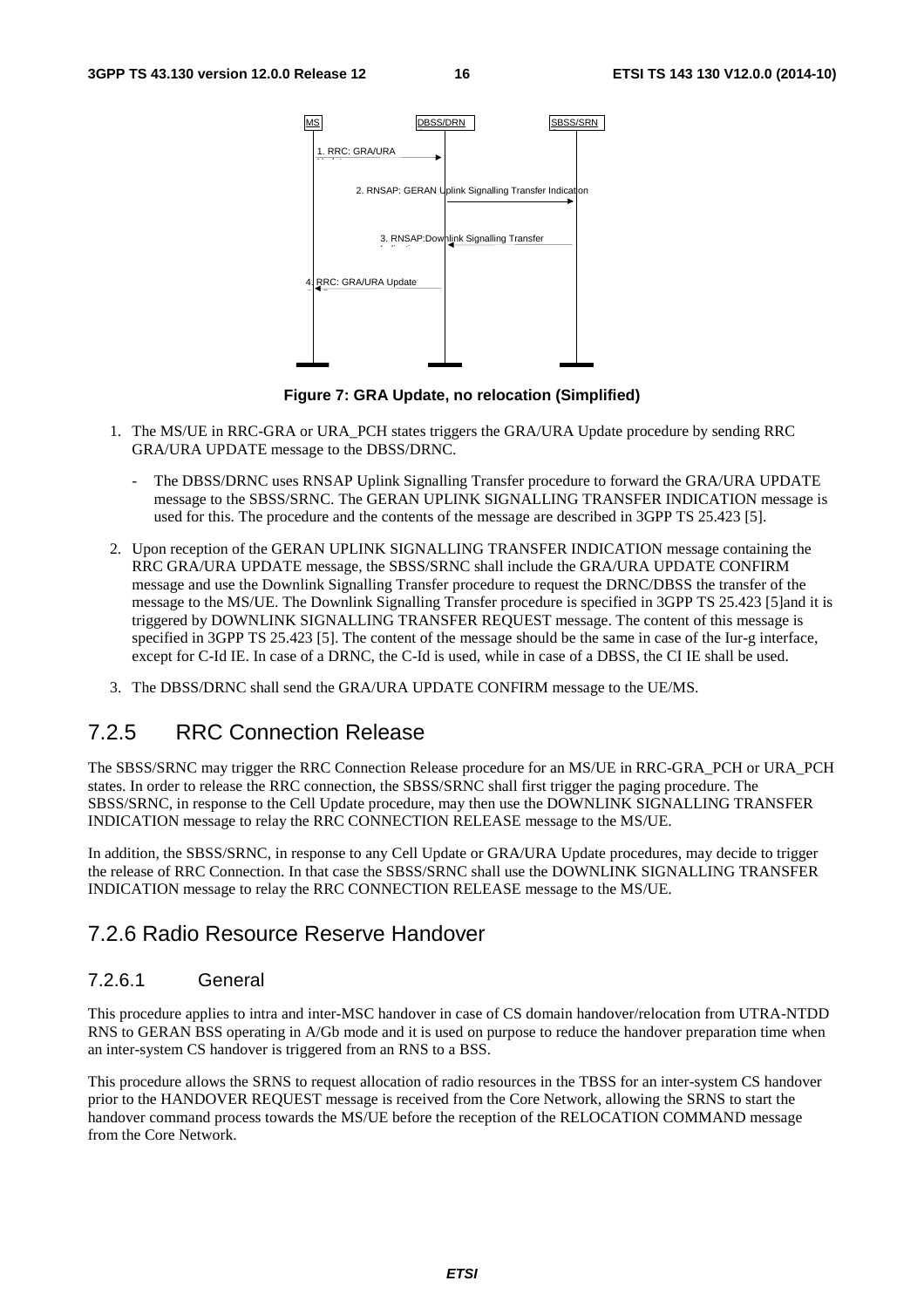#### 7.2.6.2 Successful operation



#### **Figure 8: Iur-g HO with radio resource reservation in the TBSS**

- 1. After receiving the measurement report from the MS/UE and having considered the GSM neighbor cells capacity and load information, the SRNS decides to handover the MS/UE to a neighbor GSM cell.
- 2. An Iur-g connection is established by the SRNS towards the BSS serving the targeted neighbour GSM cell. The SRNS sends the ENHANCED RELOCATION RESOURCE REQUEST message to the TBSS in order to reserve radio resources for the MS/UE.
- 3. At reception of the ENHANCED RELOCATION RESOURCE REQUEST message the TBSS allocates a D-RNTI (Drift-Radio Network Temporary Identity) for the MS/UE and reserves the radio resources according to the Speech Version parameter (the MS/UE preferences for GSM). The TBSS builds the *L3 Information Container* IE (containing the (RR) HANDOVER COMMAND message) and sends it together with the *D-RNTI* IE in the ENHANCED RELOCATION RESOURCE RESPONSE message to the SRNS.
- 4. Receiving the ENHANCED RELOCATION RESOURCE RESPONSE message the SRNS sends the (RR) HANDOVER COMMAND message included in the *L3 information container* IE to the MS/UE encapsulated in the HANDOVER FROM UTRAN COMMAND message.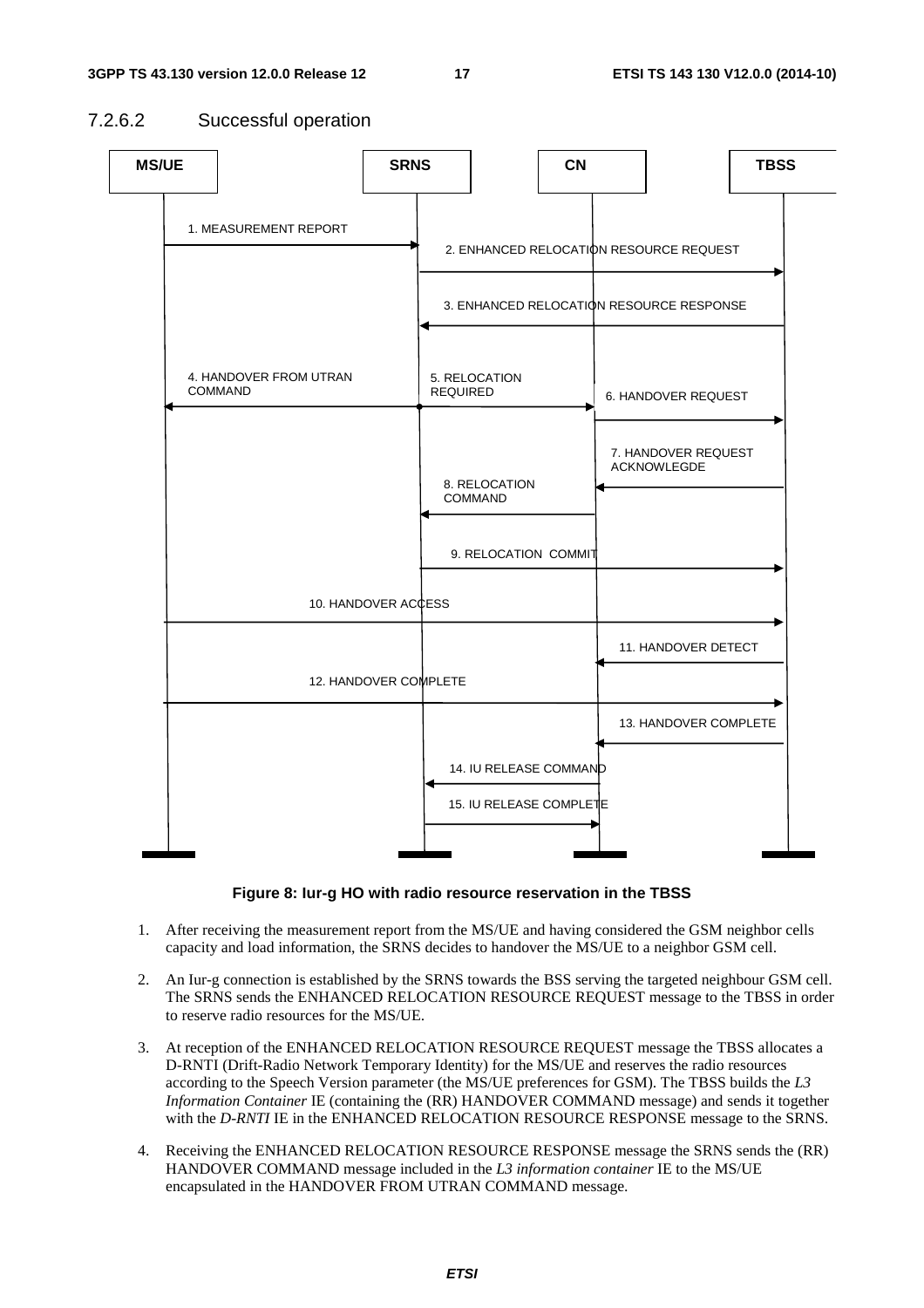- 5. SRNS sends the RELOCATION REQUIRED message to the CN with the D-RNTI encapsulated in the *Old BSS to New BSS* IE.
- 6. The CN sends the HANDOVER REQUEST message to the TBSS with the D-RNTI encapsulated in the *Old BSS to New BSS* IE. The TBSS correlates the received D-RNTI in the HANDOVER REQUEST message with the D-RNTI identifying the previously reserved radio resources.
- 7. The TBSS sends the HANDOVER REQUEST ACKNOWLEDGE message to the CN.
- 8. The CN sends the RELOCATION COMMAND message to the SRNS.
- 9. The SRNS sends the RELOCATION COMMIT message to the TBSS for the concerned MS/UE (and D-RNTI).
- 10. The MS/UE is accessing the target GSM cell by sending the HANDOVER ACCESS message to the TBSS.
- 11. The TBSS sends the HANDOVER DETECT message to the CN since it has already received the RELOCATION COMMIT message from the SRNS. Otherwise if the RELOCATION COMMIT message for concerned MS/UE is not received in the TBSS, then the TBSS shall not send the HANDOVER DETECT message to the CN. In this case the TBSS shall wait for the RELOCATION COMMIT message before sending the HANDOVER DETECT message to the CN.
- 12. The MS/UE sends the HANDOVER COMPLETE message to the TBSS.
- 13. The TBSS forwards the message to the CN.
- 14. The CN sends the IU RELEASE COMMAND message to the SRNS after receiving the HANDOVER COMPLETE message.
- 15. After releasing the UTRAN resources and the Iur-g connection towards the TBSS, the SRNC sends the IU RELEASE COMPLETE message to the CN.
- 7.2.6.3 Abnormal conditions
- 7.2.6.3.1 BSS Radio Resource Reservation Failure



**Figure 9: BSS Radio Resource Reservation Failure** 

- 1. SRNS sends the ENHANCED RELOCATION RESOURCE REQUEST message to the TBSS in order to reserve radio resources for the MS/UE.
- 2. If the TBSS can not reserve the requested radio resources, then the TBSS returns the ENHANCED RELOCATION RESOURCE FAILURE message to the SRNS with appropriate Cause value included in the message.
- 3. Upon reception of the ENHANCED RELOCATION RESOURCE FAILURE message the SRNS starts releasing the dedicated Iur-g connection towards the TBSS.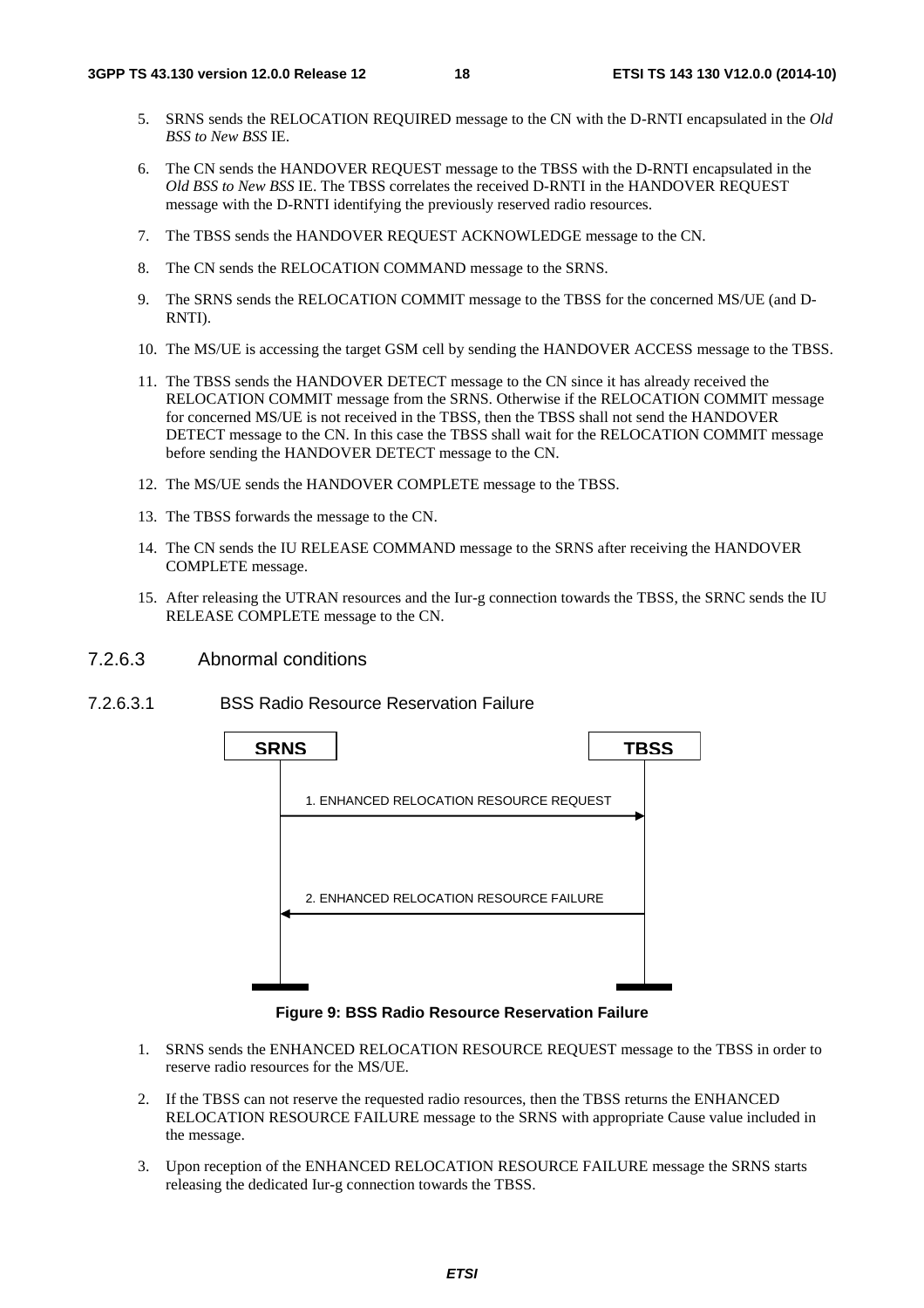7.2.6.3.2 Handover failure from MS/UE



**Figure 10: MS/UE Handover Failure** 

- 1. In case the handover process fails in the MS/UE, the MS/UE sends the HANDOVER FROM UTRAN FAILURE message to the SRNS.
- 2. The SRNS informs the TBSS of the handover failure by sending the ENHANCED RELOCATION RESOURCE RELEASE COMMAND message on the dedicated Iur-g connection. Upon reception of the ENHANCED RELOCATION RESOURCE RELEASE COMMAND message, the TBSS starts releasing the radio resources related to the MS/UE and returns the ENHANCED RELOCATION RESOURCE RELEASE COMPLETE message to the SRNS.
- 3. Upon reception of the ENHANCED RELOCATION RESOURCE RELEASE COMPLETE message, the SRNS starts releasing the dedicated Iur-g connection towards the TBSS.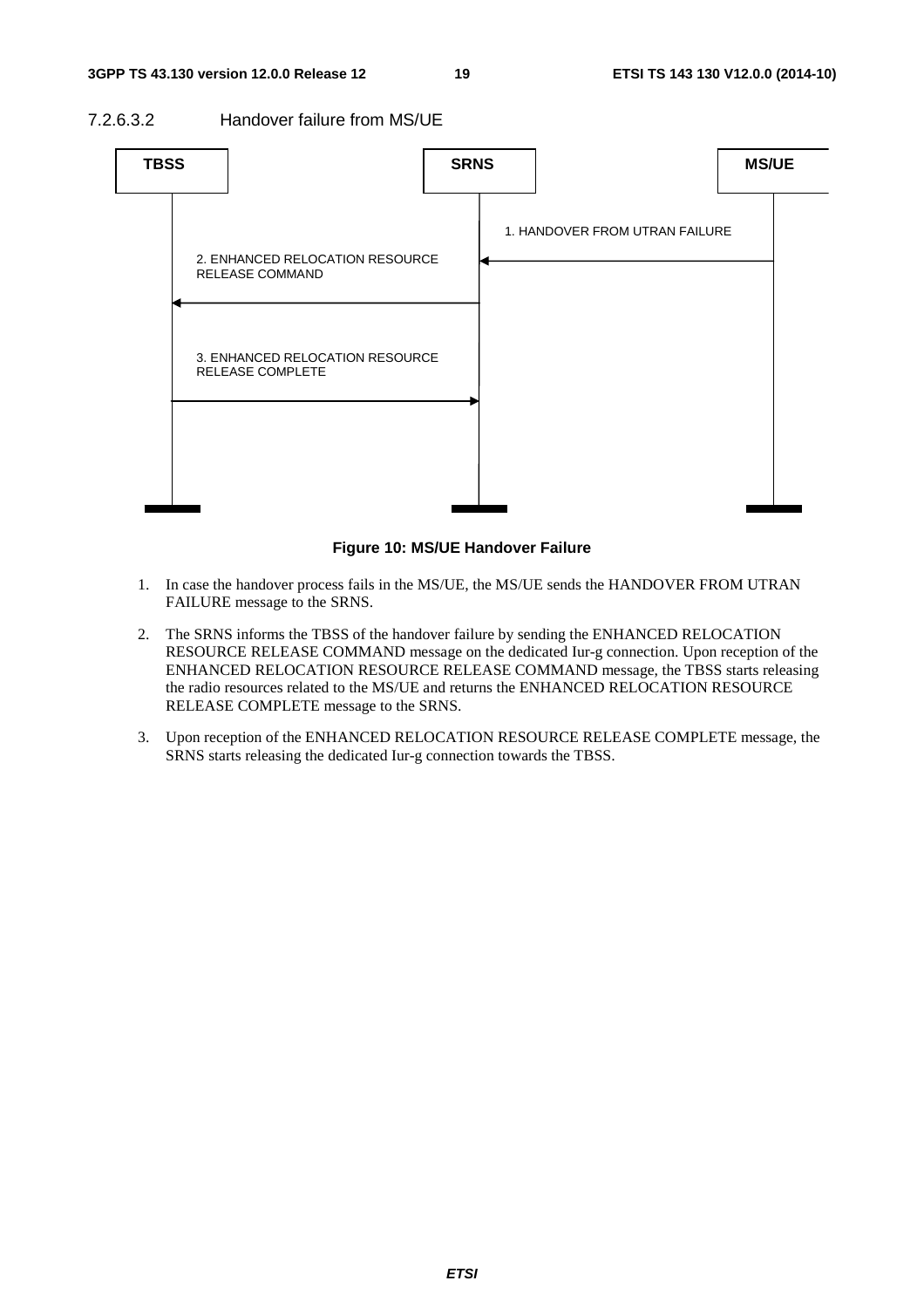7.3 Void

### 7.4 Global procedures

7.4.1 General

#### **Table 3: Global procedures list**

| <b>Elementary Procedure</b>           | <b>Initiating Message</b>                          | <b>Allowed</b><br><b>Operating</b> |
|---------------------------------------|----------------------------------------------------|------------------------------------|
|                                       |                                                    | <b>Mode for BSS</b>                |
| Error Indication                      | <b>ERROR INDICATION</b>                            | lu mode only                       |
| Common Measurement Initiation         | COMMON MEASUREMENT INITIATION REQUEST              | Both lu mode<br>and A/Gb<br>mode   |
| Common Measurement Reporting          | <b>COMMON MEASUREMENT REPORT</b>                   | Both lu mode<br>and A/Gb<br>mode   |
| <b>Common Measurement Termination</b> | COMMON MEASUREMENT TERMINATION REQUEST             | Both lu mode<br>and A/Gb<br>mode   |
| <b>Common Measurement Failure</b>     | COMMON MEASUREMENT FAILURE INDICATION              | Both lu mode<br>and A/Gb<br>mode   |
| Information Exchange Initiation       | INFORMATION EXCHANGE INITIATION                    | Both lu mode<br>and A/Gb<br>mode   |
| Information Reporting                 | <b>INFORMATION REPORT</b>                          | Both lu mode<br>and A/Gb<br>mode   |
| Information Exchange Termination      | INFORMATION EXCHANGE TERMINATION<br><b>REQUEST</b> | Both lu mode<br>and A/Gb<br>mode   |
| Information Exchange Failure          | <b>INFORMATION EXCHANGE FAILURE INDICATION</b>     | Both lu mode<br>and A/Gb<br>mode   |

#### 7.4.2 Error Indication

The Error Indication procedure is initiated by a node to report detected errors in a received message, provided they cannot be reported by an appropriate response message.

#### 7.4.3 Common Measurement Functions

The Common Measurement function in the Iur-g interface is used to support the Improved RRM across BSS and BSS/RNC. This functionality is supported by adopting the Iur procedures for Common Measurements:

- **Common Measurement Initiation**: This procedure is used by an RNC/BSS to request the initiation of measurements of common resources to another RNC/BSS. For measurements made in GERAN cells, only the following measurement types are applicable:
	- Load
	- RT load
	- NRT load information
- **Common Measurement Reporting**: This procedure is used by an RNC/BSS to report the result of measurements requested by another RNC using the Common Measurement Initiation.
- **Common Measurement Termination**: This procedure is used by an RNC/BSS to terminate a measurement previously requested by the Common Measurement Initiation procedure.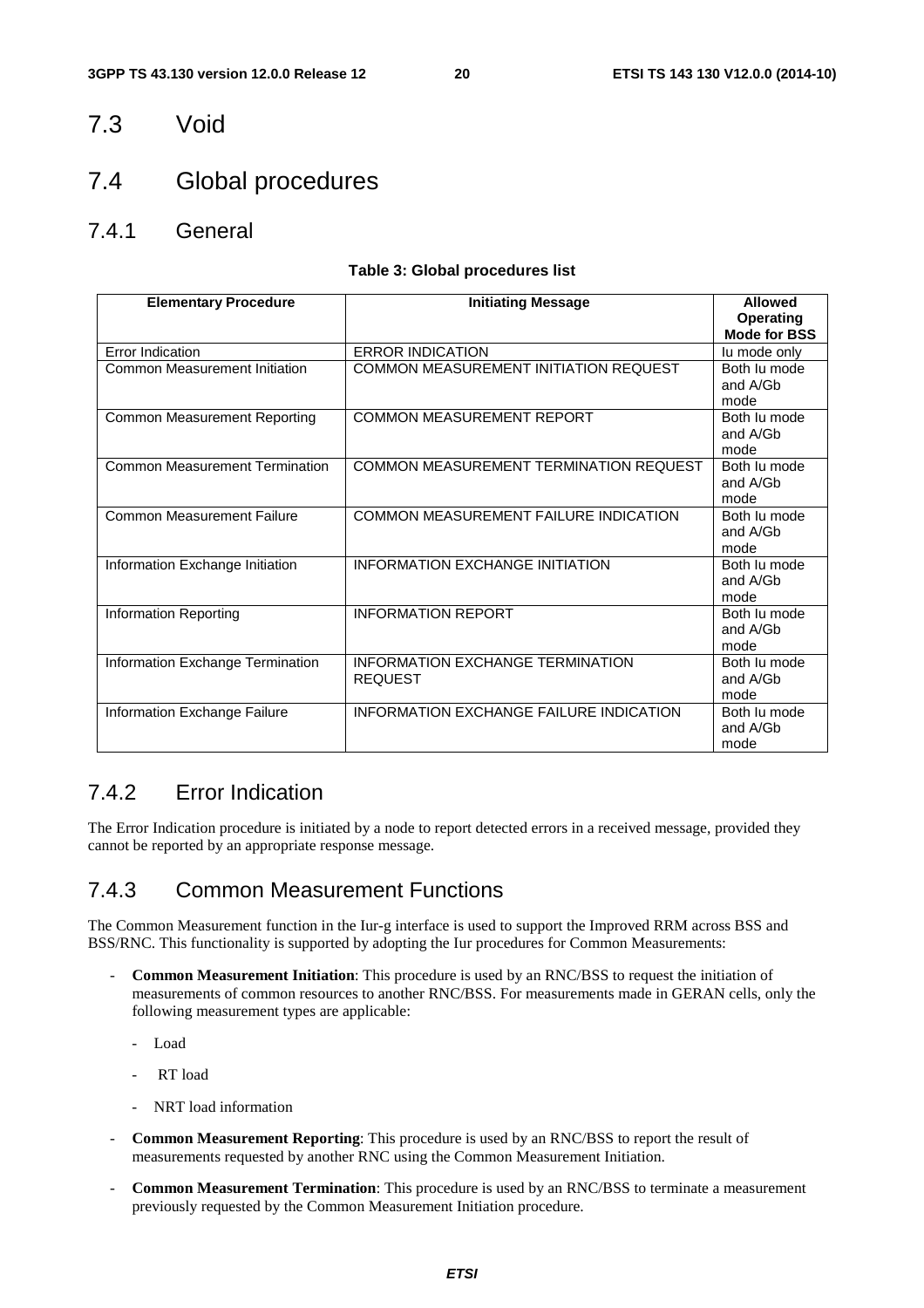- **Common Measurement Failure**: This procedure is used by an RNC/BSS to notify another RNC/BSS that a measurement previously requested by the Common Measurement Initiation procedure can no longer be reported.

#### 7.4.4 Information Exchange Functions

This Information Exchange functions are used to initiate, maintain and terminate information exchange between two RNC/BSS nodes. This functionality is supported by adopting the Iur procedures for Information Exchange:

- **Information Exchange Initiation:** This procedure is used by a BSS/RNC to request the initiation of an information exchange with another BSS/RNC. The procedure is initiated with an INFORMATION EXCHANGE INITIATION REQUEST message sent from BSS1 to BSS2/RNC2 or by RNC1 to BSS2. Upon reception, the BSS2/RNC2 shall provide the requested information according to the parameters given in the request.
- **Information Reporting:** This procedure is used by a BSS/RNC to report the result of information requested by another BSS/RNC using the Information Exchange Initiation.
- **Information Exchange Termination:** This procedure is used by a BSS/RNC to terminate the information exchange requested using the Information Exchange Initiation.
- **Information Exchange Failure:** This procedure is used by a BSS/RNC to notify another that the information exchange it previously requested using the Information Exchange Initiation can no longer be reported.

The information which can be requested on the Iur and Iur-g interfaces is shown in the table below marked with 'X'. For information which is not applicable on the Iur-g interface, the BSS shall regard the Information Exchange Initiation procedure as failed.

| <b>Information Type</b>    | <b>Interface</b> |       |  |
|----------------------------|------------------|-------|--|
|                            | lur              | lur-g |  |
| <b>IPDL Parameters</b>     |                  |       |  |
| <b>DGPS Corrections</b>    |                  |       |  |
| <b>GPS</b> Information     |                  |       |  |
| <b>Cell Capacity Class</b> |                  |       |  |

#### **Table 4: Allowed Information types on Iur and Iur-g interfaces**

Cell capacity class for GERAN cells is defined by the number of configured carriers in specific GERAN cells which ranges from integer 1 to 100. The value 1 shall indicate the minimum cell capacity and the value 100 shall indicate the maximum cell capacity.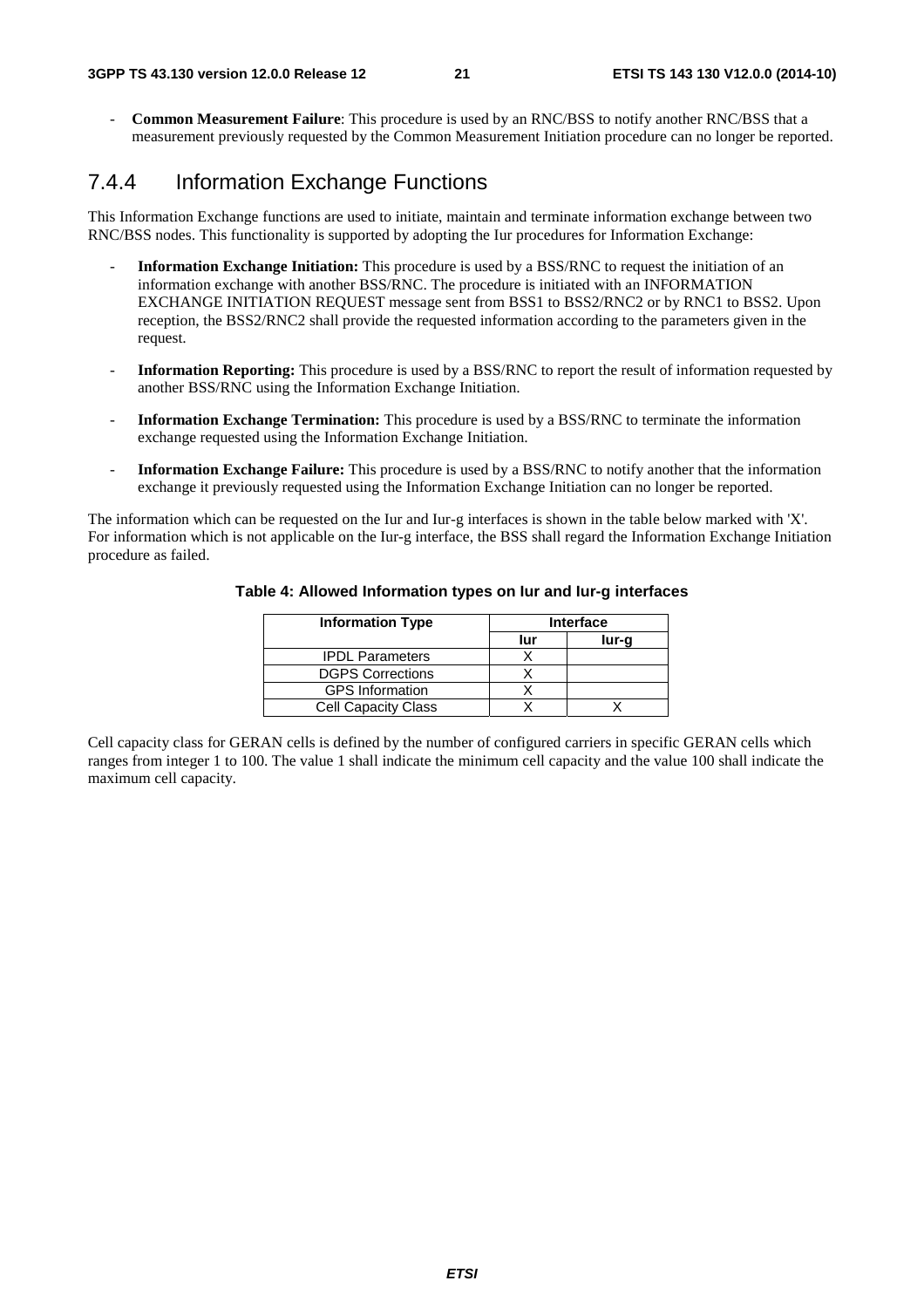# Annex A (Informative): Change history

| Date /<br>TSG# | TSG Doc.       | <b>ICR</b> | <b>Rev Subject/Comment</b>                                        | <b>New</b> |
|----------------|----------------|------------|-------------------------------------------------------------------|------------|
| GP-11          |                |            | Conversion to Technical Specification based upon TR 43.930 v5.1.0 | 5.0.0      |
|                |                |            |                                                                   |            |
| GP-23          |                |            | Version for Release 6                                             | 6.0.0      |
| GP-35          |                |            | Version for Release 7                                             | 7.0.0      |
| $GP-40$        |                |            | Version for Release 8                                             | 8.0.0      |
| $GP-44$        |                |            | Version for Release 9                                             | 9.0.0      |
| $GP-49$        | GP-110493 0001 |            | Enhancements of lur-g interface                                   | 10.0.0     |
| GP-55          |                |            | Version for Release 11                                            | 11.0.0     |
| $GP-63$        |                |            | Version for Release 12 (frozen at SP-65)                          | 12.0.0     |